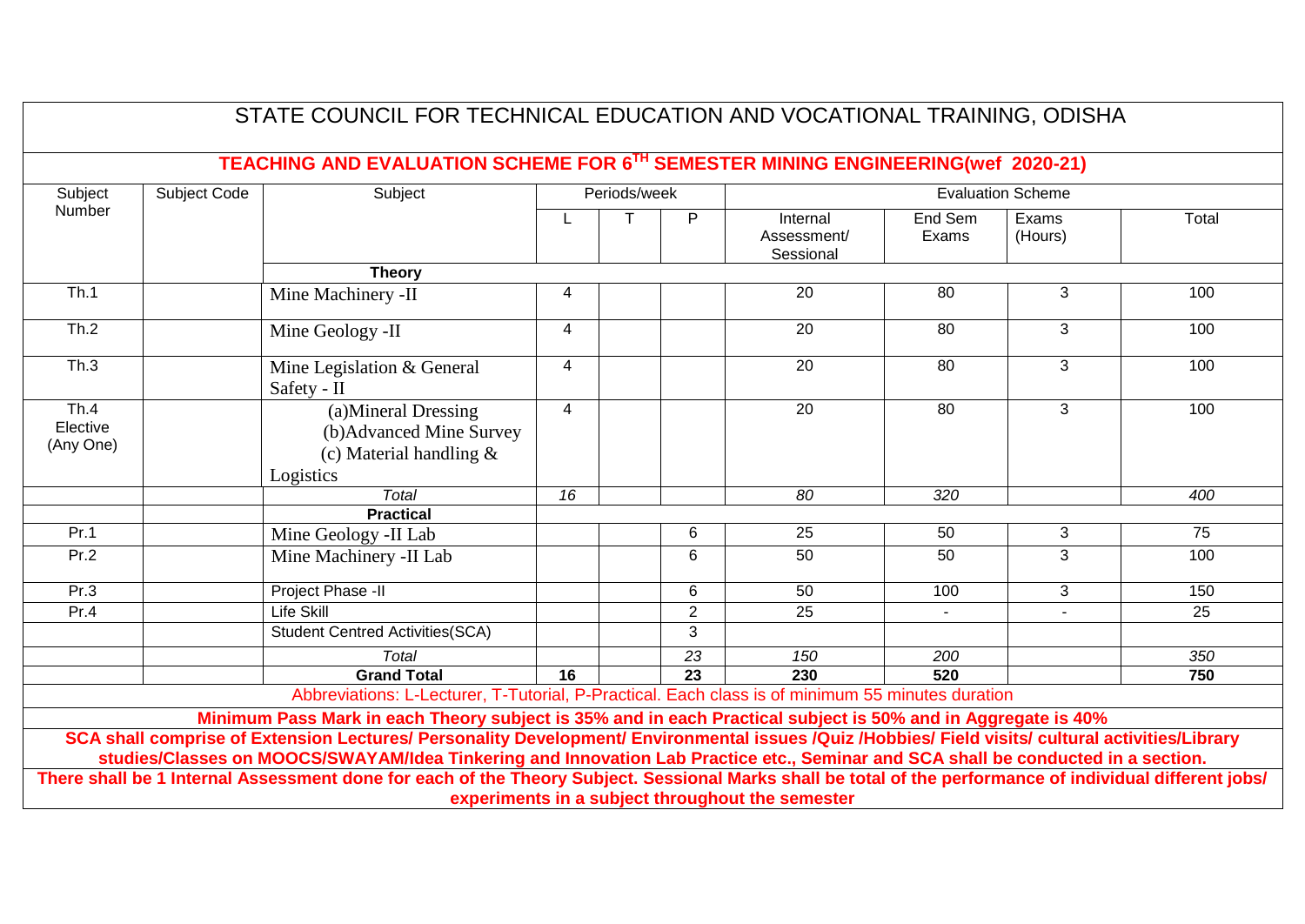# **CURRICULLUM OF 6TH SEMESTER**

# **For**

# **DIPLOMA IN MINING ENGINEERING**

# **(Effective FROM 2020-21 Sessions)**



# **STATE COUNCIL FOR TECHNICAL EDUCATION & VOCATIONAL TRAINING, ODISHA, BHUBANESWAR**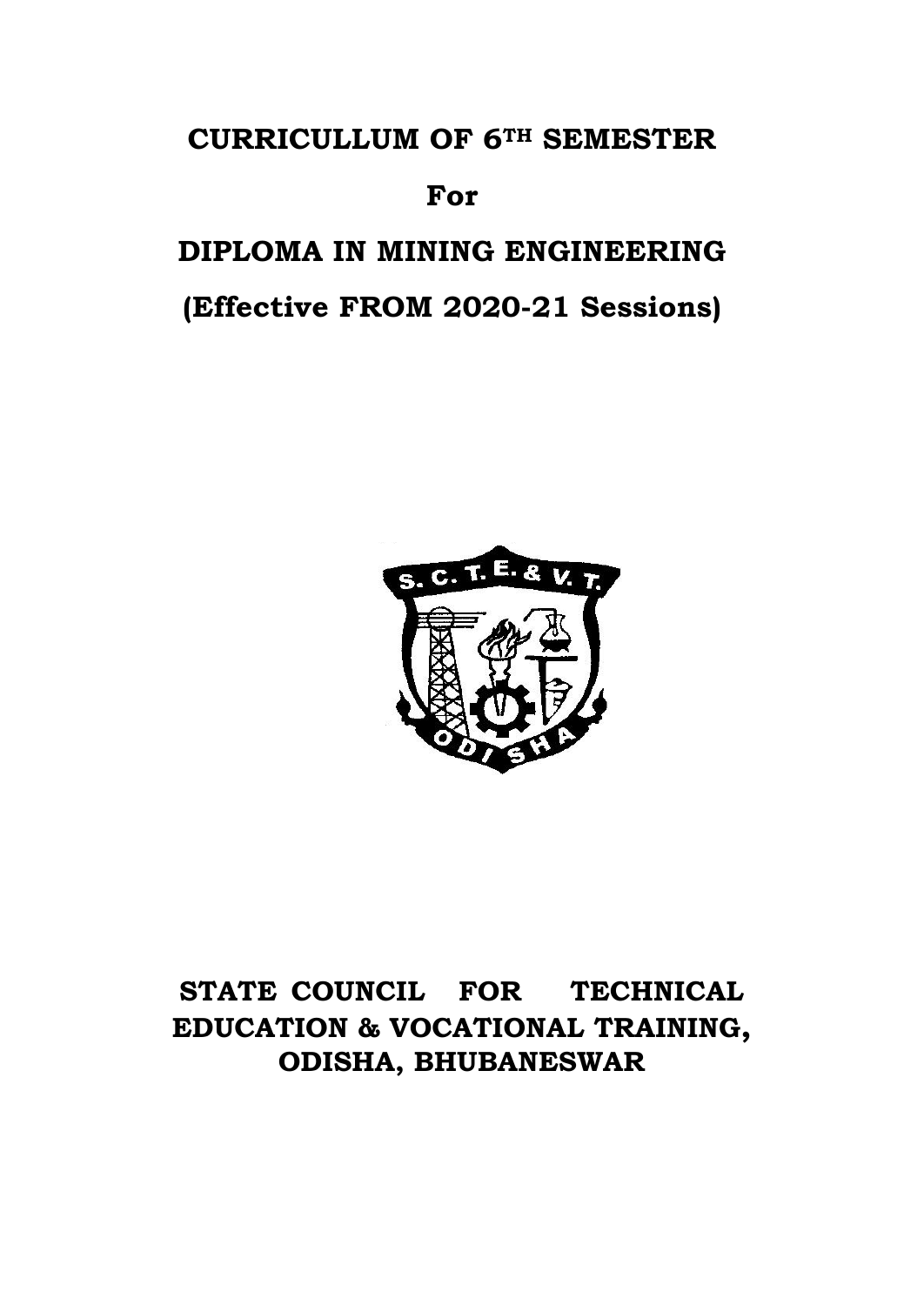# Th.1. MINE MACHINERY – II

| Name of the Course: Diploma in Mining Engineering |                  |                                 |       |  |
|---------------------------------------------------|------------------|---------------------------------|-------|--|
| Course Code<br>: 6th<br>Semester                  |                  |                                 |       |  |
| <b>Theory Periods</b>                             | : 4 Periods/week | <b>Internal Assessment</b>      | : 20  |  |
| <b>Total Periods</b>                              | -60              | <b>End Semester Examination</b> | : 80  |  |
| Examination                                       | $: 3$ Hours      | <b>Maximum Marks</b>            | : 100 |  |

# **RATIONALE**

It is imperative that a Mining Engineer should be thoroughly conversant with various types of machine used in mining operations.

### **OBJECTIVES**

On completion of the subject, students will be able to:

- Describe various underground face machineries & its applicability.
- Describe various opencast machineries & its applicability.
- Describe various types of pump & its applicability.
- **•** Describe various types of Bore hole pumps & its application.
- Elaborate details about pipes and valves used in mine.

#### **Topic- wise distribution of periods**

| <b>CHAPTER</b> | <b>TOPIC</b>                 | <b>PERIODS</b> |
|----------------|------------------------------|----------------|
|                | Underground face machineries | 15             |
|                | Opencast machineries         | 15             |
|                | Mine Pumps                   | 20             |
|                | Bore hole pump               | 5              |
|                | Pipes and valves             | 5              |
|                | Total                        |                |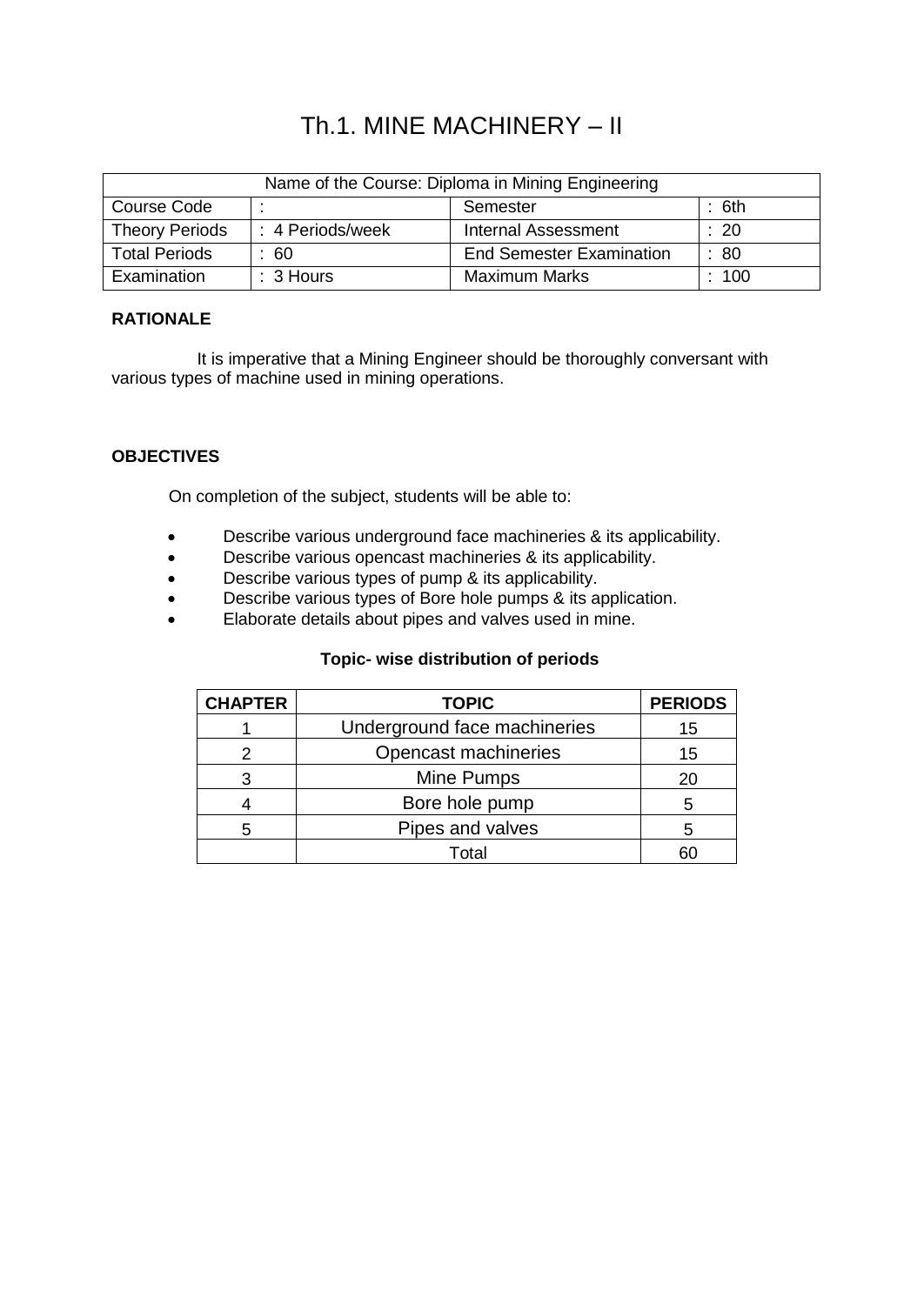### **1. Underground face machineries.**

- o Electric coal drill
- **Describe constructional features, operation, principle & use of electric** coal drill.
- State types of drill rods & drill bits used in electric coal drill.
- **Describe basic constructional features of gathering arm loader, scraper** loader, side discharge loader & load & haul loader.
- o Describe basic constructional features & operation principle of jack hammer drill & air leg rock drill.
- o Describe basic constructional features & operation principle of road header & Shearer loader.

### **2. Opencast machineries**

- Describe basic constructional features of surface miner, dragline, shovel & backhoe, bucket wheel excavator.
- o Describe basic constructional features of dumper, dozer, scraper & road grader.

### **3. Mine Pumps.**

- o Classify mine pumps.
- o Describe constructional features, working & use of ram pumps.
- o Centrifugal & turbine pumps.
- o Describe constructional features of centrifugal & turbine pumps.
- o State principle of centrifugal & turbine pumps & its applicability.
- o Explain balancing the axial thrust of turbine pumps.
- o Draw characteristic curves for turbine pumps.
- o Solve numerical problems on centrifugal & turbine pumps.
- $\circ$  Describe constructional features and working principle & use of roto pump (screw pump)
- o Describe constructional features & working principle of sinking pump.
- o State procedure of suspension in shaft.

# **4. Bore hole pump**

- o Describe constructional features & working of bore hole pump.
- o State installation of bore hole pump.

# **5. Pipes and valves**

- o State types of pipe & valves used in Mines.
- o Describe constructional features of various type of valves.
- o State & describe different types of pipe joints.
- o Describe support of laying main pipe in shaft.
- o Discuss the Pipe line layout.

# **SYLLABUS COVERAGE UP TO I.A.**

Chapter 1,2,3

- Electrical equipment in Mine H. Cotton
- Winning and Working of Iron Ore Desmukh & Desmukh
- E.M.T. Vol.-III D.J.Desmukh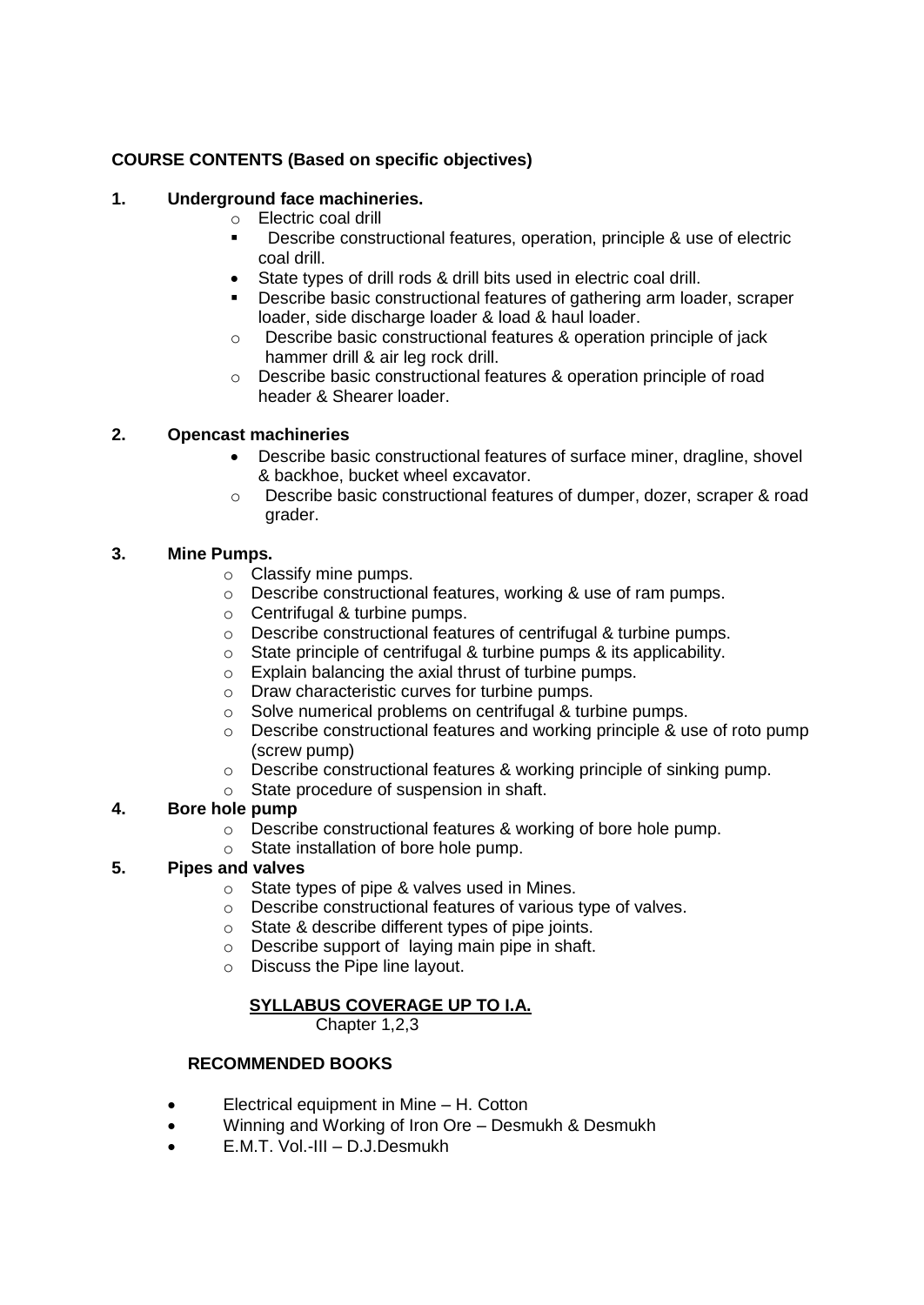# Th.2. MINING GEOLOGY-II

| Name of the Course: Diploma in Mining Engineering |                  |                                 |       |  |
|---------------------------------------------------|------------------|---------------------------------|-------|--|
| Course Code<br>: 6th<br>Semester                  |                  |                                 |       |  |
| <b>Theory Periods</b>                             | : 4 Periods/week | <b>Internal Assessment</b>      | : 20  |  |
| <b>Total Periods</b>                              | -60              | <b>End Semester Examination</b> | : 80  |  |
| Examination                                       | $: 3$ Hours      | <b>Maximum Marks</b>            | : 100 |  |

### **RATIONALE**

 In majority of the cases, materials that need to be explored comprise rocks & minerals. It is therefore, essential for an engineer to have basic knowledge of mining geology.

### **OBJECTIVES**

On completion of the paper, students will be able to:

- o Outline the importance of Stratigraphy & Geological time Scale in the study of geology.
- o The major Groups & economic minerals associated with them that form the basis for the study of stratigraphy.
- o Describe the use, origin mode of occurrence & distribution of fossil fuels & where to look for them.
- $\circ$  Explain the fundamental principles that underline the search for economic minerals. He will achieve a certain amount of clarity in using geological, geophysical & geochemical methods for looking for important mineral deposits.
- o Develop a comprehensive idea regarding mineralogy mode of occurrence, uses & distribution of ores.
- o Undertake sampling work according to BIS specification.

| <b>CHAPTER</b> | <b>TOPIC</b>              |    |  |  |
|----------------|---------------------------|----|--|--|
|                | Stratigraphy              | 12 |  |  |
|                | <b>Fossil Fuels</b>       | 12 |  |  |
| З              | Prospecting & Exploration | 12 |  |  |
|                | <b>Economic Geology</b>   | 12 |  |  |
|                | Sampling                  | 12 |  |  |
|                | Total                     | 60 |  |  |

#### **Topic- wise distribution of periods**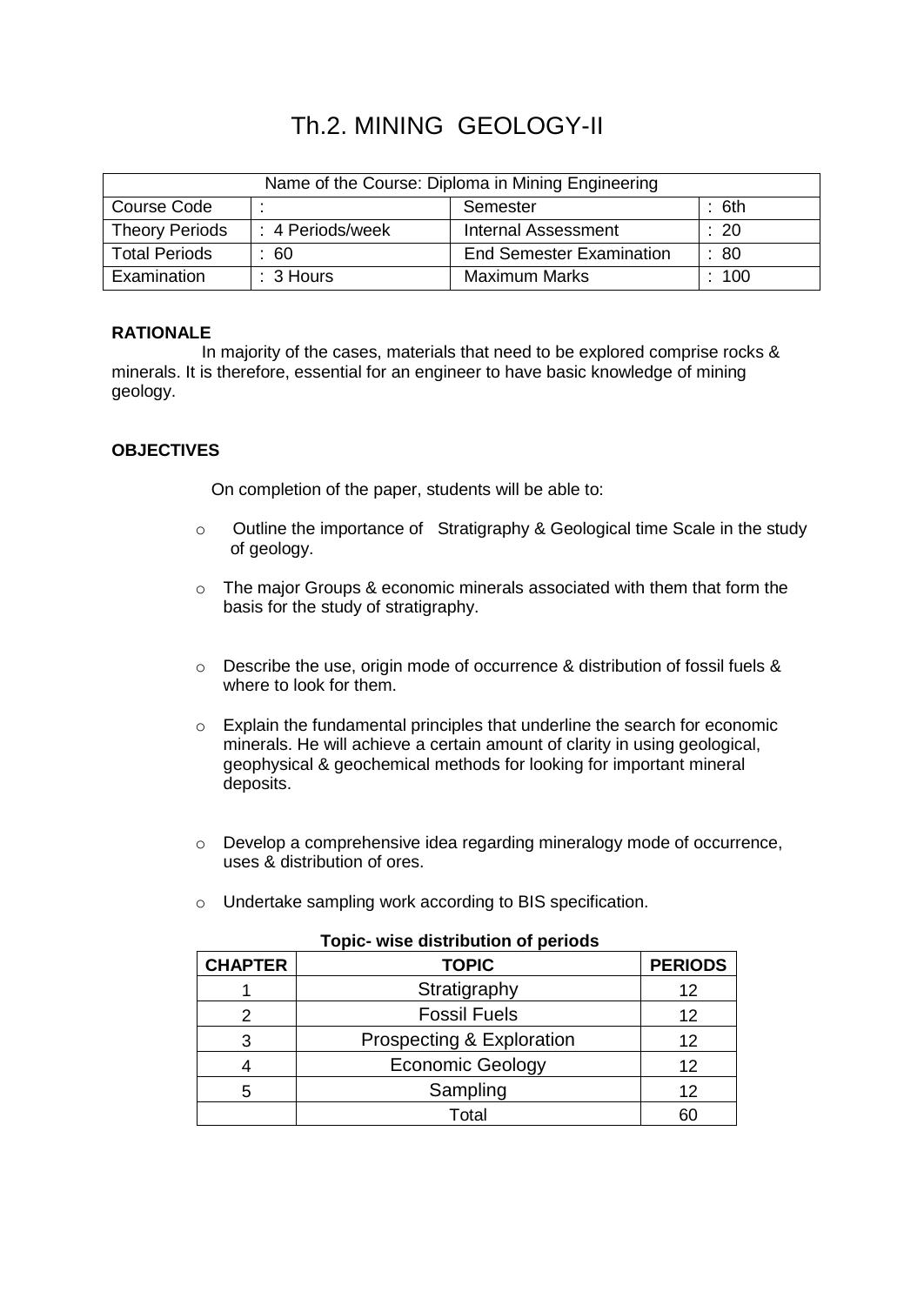# **1. Stratigraphy**

- Describe the principles of stratigraphy.
- Describe the geological time Scale.
- Describe the stratigraphic sequence, lithology, distribution & economic mineral deposits of Iron Ore series, Cuddpah Supergroup, Vindhyan super group & gondwana super group.

# **2. Fossil fuels**

- o Coal
- Describe the different ranks of coal.
- Describe different grades of coal like A, B, C, D.
- Describe the various theories accounting for the origin of coal.
- **-** Describe various important lower gondwana Coalfields of India.
- o Petroleum
	- **•** Describe the organic & inorganic theories accounting for the origin of petroleum.
	- Define oil pool & oil trap.<br>Describe process of accu
	- Describe process of accumulation of oil.
	- Describe favorable conditions for accumulation of oil.
	- Describe different important oil fields in India.

# **3. Prospecting & exploration.**

- Define prospecting.
- Differentiate between prospecting & exploration.
- Use of multi shot camera for borehole direction test.
- Enumerate & describe various criteria for geological exploration.
- Describe various methods of Geophysical prospecting.
- Explain Geochemical prospecting.
- Differentiate between biogeochemical & geo botanical prospecting.

# **4. Economic Geology**

- Define ore & gangue.
- Define tenor & grade.
- Describe the mineralogy, mode of occurrence, distribution & use of iron ore deposits in India.
- Describe the mineralogy, mode of occurrence, & description of Chromites deposits in India & its uses.
- Describe the mineralogy, mode of occurrence & distribution of copper deposits in India & uses of this metal.
- Describe the mineralogy, mode of occurrence, distribution of lead & zinc deposits in India & the uses of these metals.
- UNFC (United Nation Framework of Classification) code of classification of reserves.

# **5. Sampling**

- Define sampling, outline the method of preparation of samples for assay.
- Explain sampling
- Describe the different methods of sampling as outlined by Bureau of
- o Indian Standards. (BIS)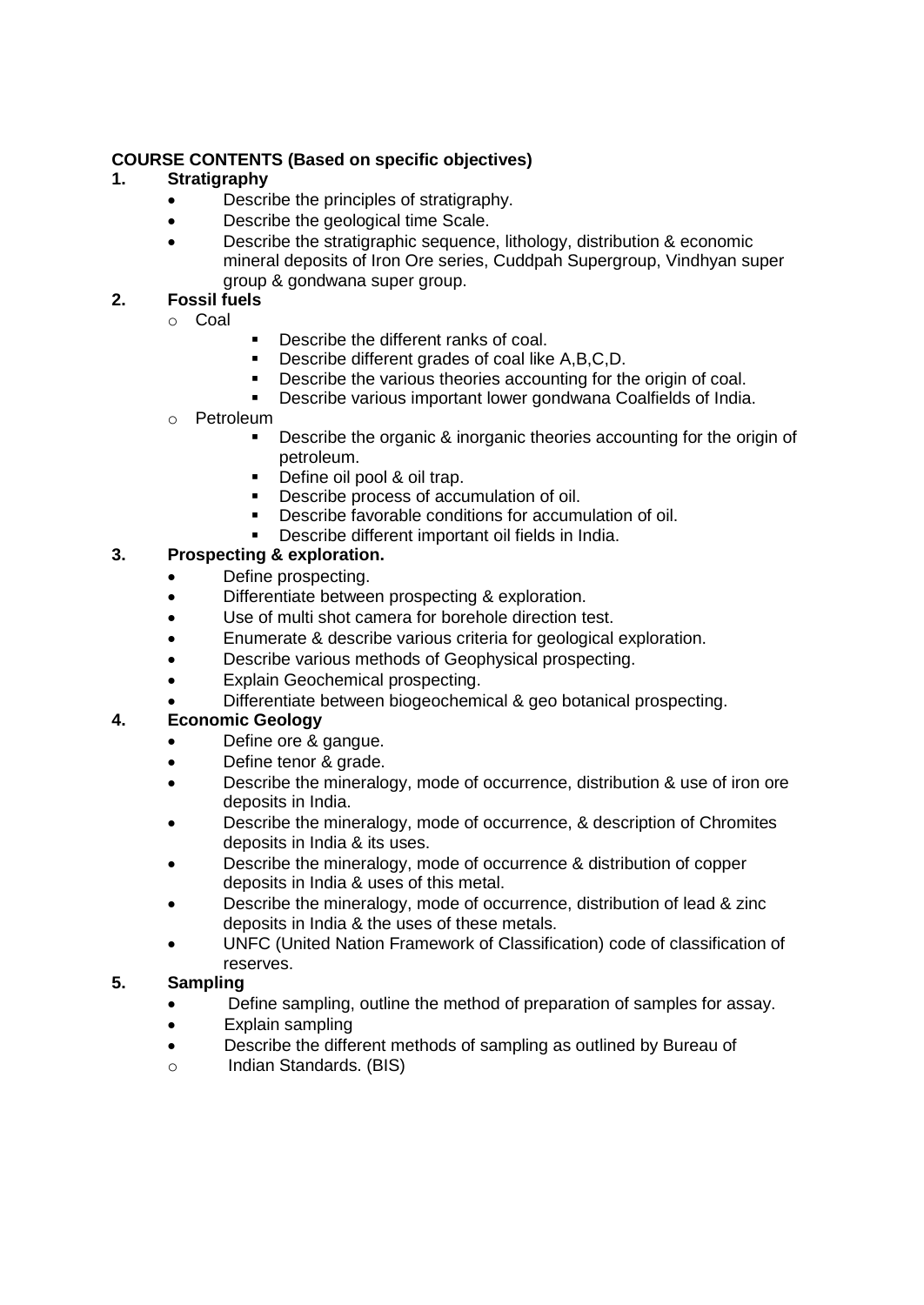# **SYLLABUS COVERAGE UP TO I.A.**

Chapter 1,2,3.

- Geology of India & Burma M.S. Krishnan
- An Introduction to geology of Coal & coalfields of India N.L.Sharma, K.S.V.Ram
- Geology of petroleum A.I.Levorsen
- Geological prospecting & Exploration V.K.Kreiter
- A Hand Book of economic geology A.K.Sen, P.K.Guha
- Mineral Economics R.K. Sinha, N.L.Sharma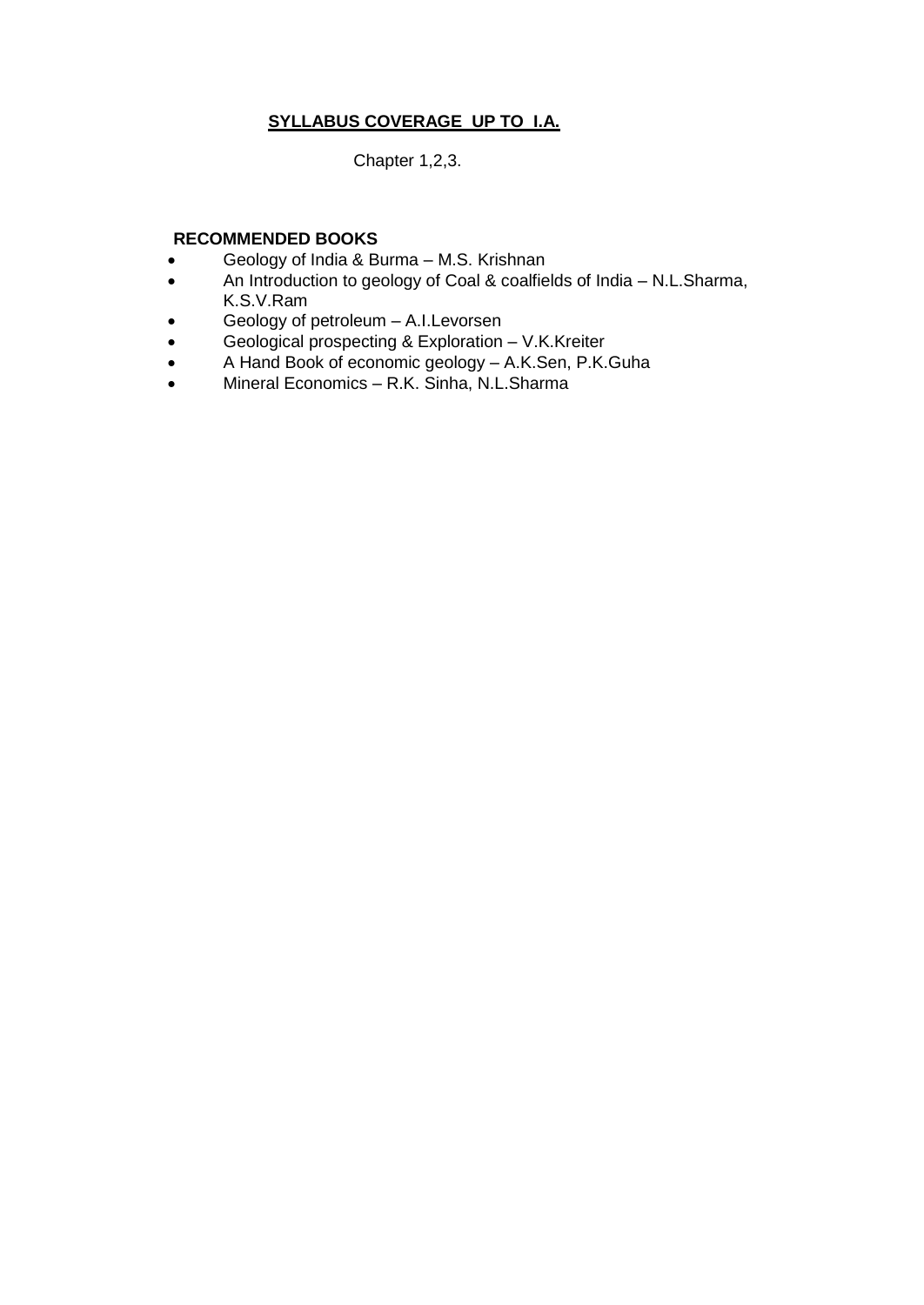# Th.3. MINE LEGISLATION & GENERAL SAFETY-II

| Name of the Course: Diploma in Mining Engineering |                  |                                 |       |  |
|---------------------------------------------------|------------------|---------------------------------|-------|--|
| Course Code<br>: 6th<br>Semester                  |                  |                                 |       |  |
| <b>Theory Periods</b>                             | : 4 Periods/week | <b>Internal Assessment</b>      | : 20  |  |
| <b>Total Periods</b>                              | - 60             | <b>End Semester Examination</b> | : 80  |  |
| Examination                                       | $: 3$ Hours      | <b>Maximum Marks</b>            | : 100 |  |

| <b>CHAPTER</b> | <b>TOPIC</b>                             | <b>PERIODS</b> |
|----------------|------------------------------------------|----------------|
|                | M.M.R. 1961                              | 15             |
| 2              | Mines V.T.Rules 1966                     |                |
| 3              | <b>Mines Creche Rules</b>                |                |
|                | <b>Maternity Benefit Act</b>             |                |
| 5              | Mines Accident & Safety                  | 15             |
| 6              | Forest Conservation Act (FCA) 1980       | 3              |
|                | <b>Environmental Protection Act 1986</b> | 5              |
|                | <b>MMRD &amp; MCR</b>                    | 5              |
| 9              | <b>Classified circulars (DGMS)</b>       | 5              |
|                | Total                                    |                |

# **RATIONALE**

Since Mining operations involve frequent accidents, it is very important for a mining engineer to be thoroughly conversant with various acts & rules framed for providing safety to workers.

#### **OBJECTIVES**

On completion of the above topics, students will be able to :

- Describe various aspects of M.M.R. 1961.
- Describe various aspects of Mines Vocational Training Rules 1966.
- Describe various aspects of Mines Creche Rules 1966.
- Describe various aspects of Maternity Benefit Act.
- Describe various aspects of Mines Accident & Safety.
- Describe various aspects of Forest Conservation Act (FCA) 1980.
- Describe various aspects of Environmental Protection Act 1986.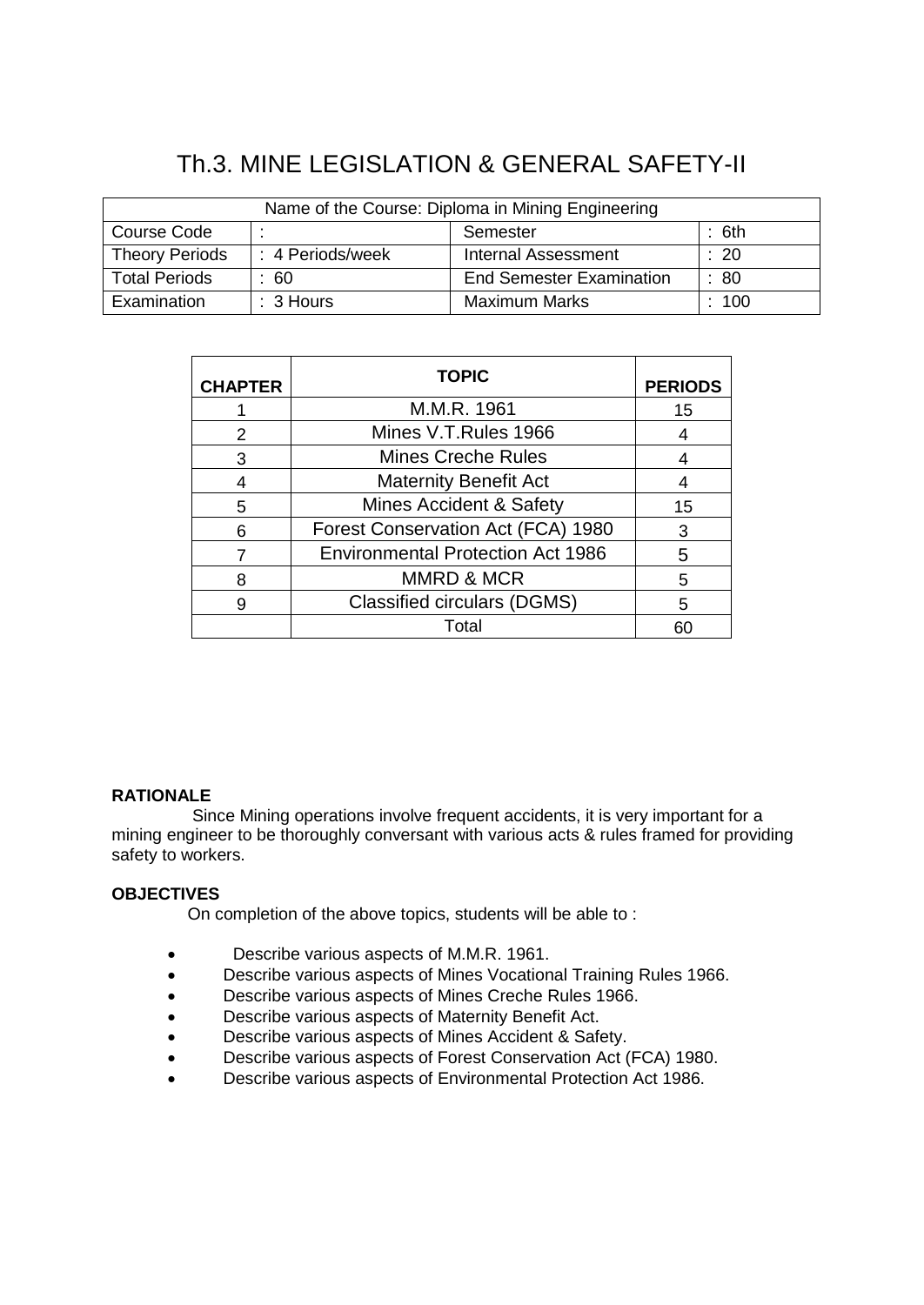#### **1. Metalliferous Mines Regulations 1961**

o Discuss various provisions of Metalliferous Mines Regulations 1961.

- **2. Mines V.T. Rules 1966**
	- Discuss various provisions of Mines V.T. Rules 1966.
- **3. Mines Creche Rules 1966**
	- o Discuss various provisions of Mines Creche Rules 1966.

#### **4. Maternity Benefit Act**

Discuss various provisions of Maternity Benefit Act.

### **5. Mines Accident & Safety**

- Discuss their classification, causes & prevention.
- Develop concept about accident cost, accident report, procedure for conducting an enquiry to ascertain the causes of accidents.
- Discuss procedure for investigation & reporting Mine accident, accident proneness, fatality rate, frequency rate & severity rate.
- Explain role of supervision in accident prevention, accident due to opencast workings, statistical analysis of accidents, accident statistics, its head & method of data processing.
- Develop basis concepts of safety, safety & productivity, safety consciousness & safety campaign, safety organization, safety audit.
- Describe rules of safety committee.
- Explain the role of workmen inspectors.
- Discuss terms like industrial fatigue, preventive maintenance, productive equipments & duties of Safety Officer.

#### **6. Forest Conservation Act (FCA) 1980.**

Discuss various provisions of Forest Conservation Act (FCA) 1980.

#### **7. Environmental Protection Act 1986**

Discuss various provisions of Environmental Protection Act 1986.

#### **8. MMRD Act & MCR Rules**

- o Various provisions of Mineral conservation & exploitation.
- o National Mineral policy.

#### **9. Classified Circulars (DGMS)**

As amended up-to-date.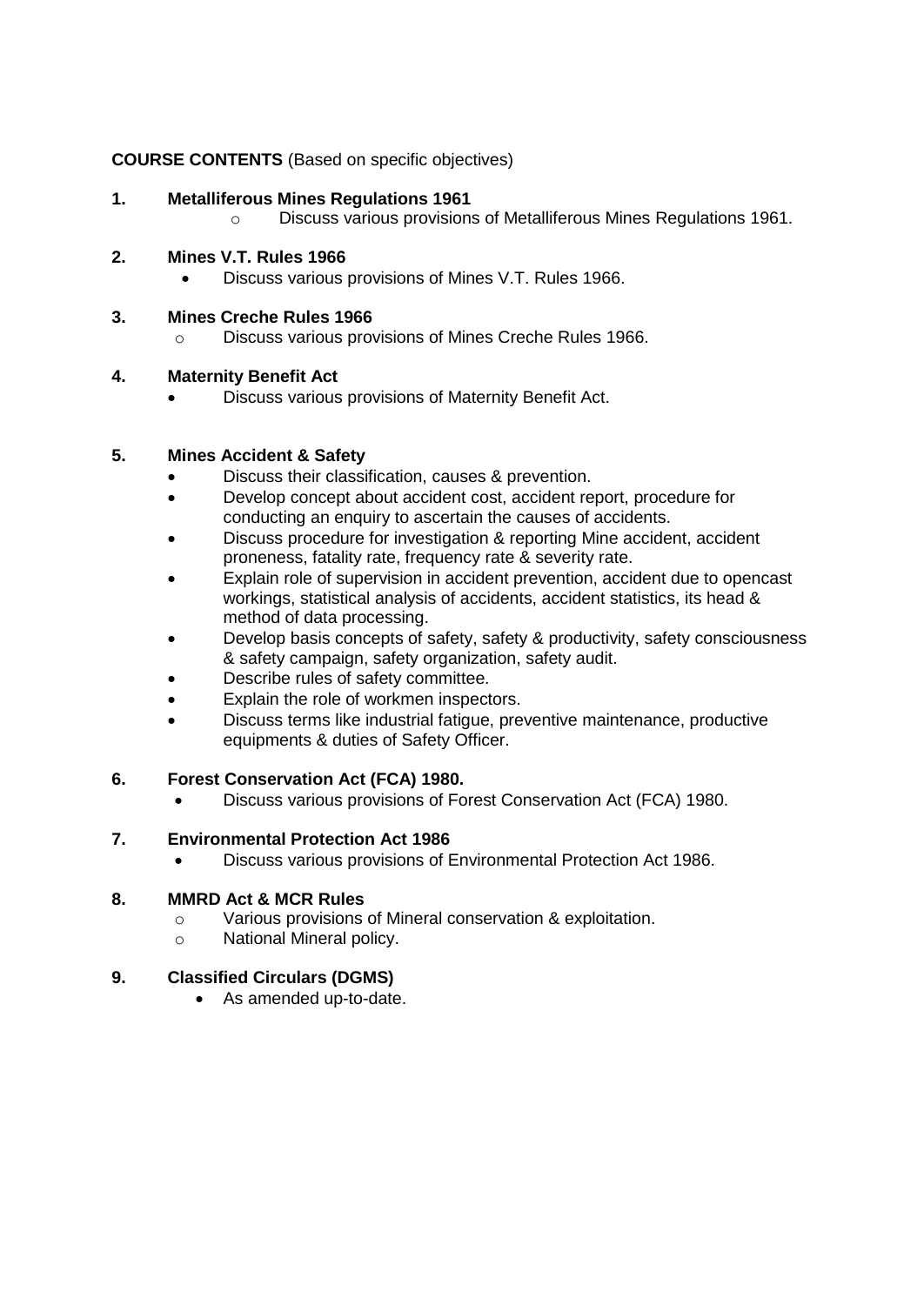# **SYLLABUS COVERAGE UP TO I.A.**

Chapter 1,2,3,4.

- M.M.R.- 1961
- Mines V.T.Rules- 1966
- Mines Creche Rules- 1966
- Maternity Benefit Act
- Pit Head bath Rules
- Worker's compassion Act
- Environmental Protection Act-1986
- DGMS Circulars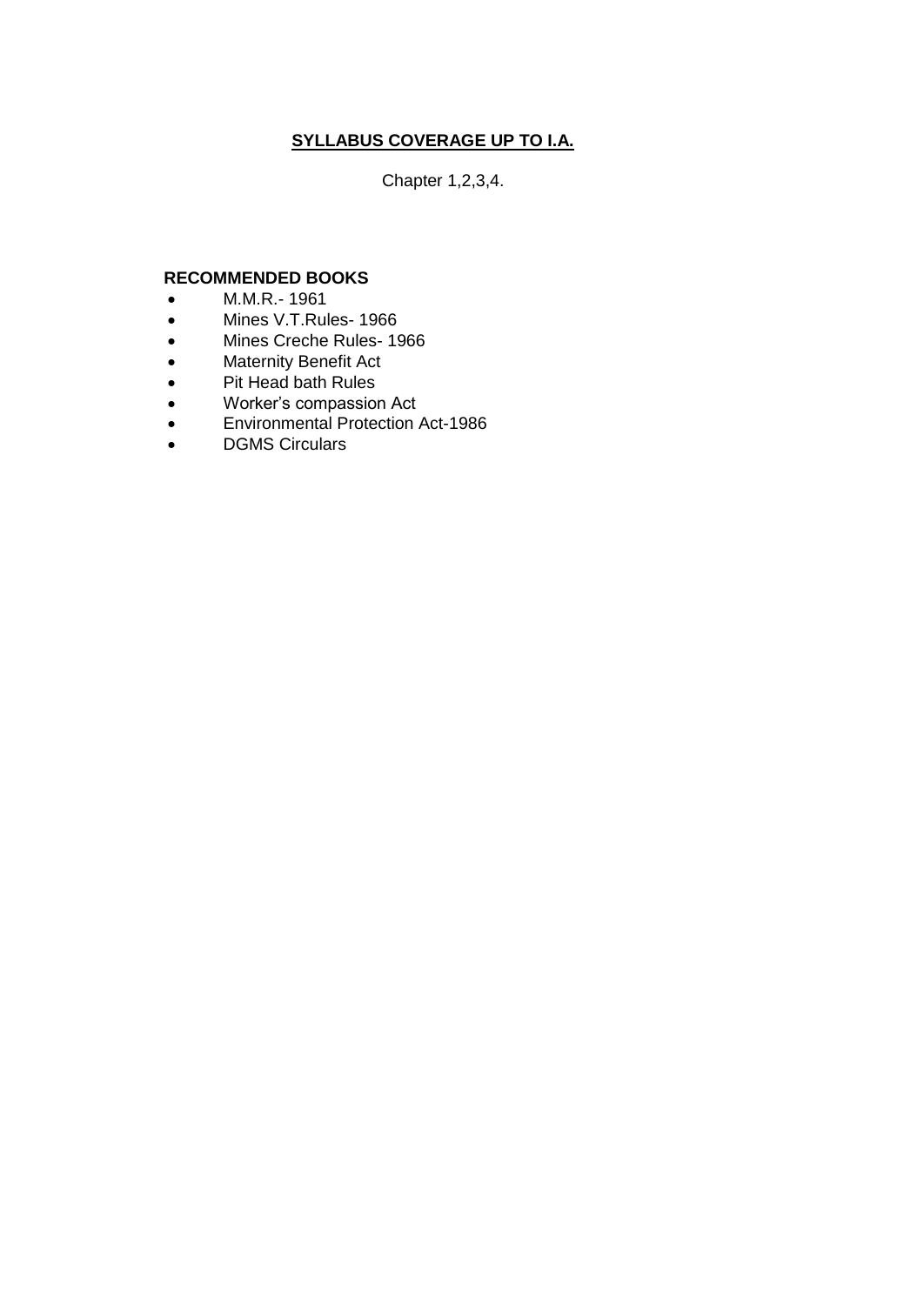| Name of the Course: Diploma in Mining Engineering |                  |                                 |       |  |
|---------------------------------------------------|------------------|---------------------------------|-------|--|
| Course Code<br>: 6th<br>Semester                  |                  |                                 |       |  |
| <b>Theory Periods</b>                             | : 4 Periods/week | <b>Internal Assessment</b>      | : 20  |  |
| <b>Total Periods</b>                              | -60              | <b>End Semester Examination</b> | : 80  |  |
| Examination                                       | $\pm$ 3 Hours    | <b>Maximum Marks</b>            | : 100 |  |

# Th.4 (a). MINERAL DRESSING (ELECTIVE)

| <b>CHAPTER</b> | <b>TOPIC</b>                        | <b>PERIODS</b> |
|----------------|-------------------------------------|----------------|
|                | Introduction                        | 2              |
| 2              | <b>Unit Operations</b>              | 6              |
| 3              | Grinding                            | 6              |
|                | Lab. Sizing                         | 6              |
| 5              | <b>Industrial Screening</b>         | 6              |
| 6              | <b>Gravity Concentration</b>        | 6              |
|                | Heavy Media Separation              | 8              |
| 8              | Floatation                          | 10             |
| 9              | Magnetic & Electrostatic Separators | 10             |
|                | Total                               | 60             |

# **RATIONALE**

In case of metalliferous mines, the ultimate goal is the extraction of metals. Prior to sending ores into the process of extraction, it requires dressing for removal of desirable gangue minerals as far as possible. So a Mining Engineer, specially attached to metalliferous mines should have some basic concepts about mineral dressing.

# **OBJECTIVES**

On completion of the subject, students will be able to:

- Comprehend physical & chemical properties of ores, know the application in mineral dressing.
- Explain the principle of operation of Blake & Dodge jaw crushers, Gyratory Cone crushers, roll crushers.
- Explain the principle of ball mill, open circuit & close circuit Grinding.
- Explain the principle of lab.sizing.
- Explain the principle of operation of industrial screening. Comprehend the principle of operation of classifiers & their application in the field.
- Comprehend elementary idea about gravity concentration.
- Explain the principle of operation of heavy media separation.
- Comprehend elementary principle of floatation process.
- Explain the principle & application of magnetic separators.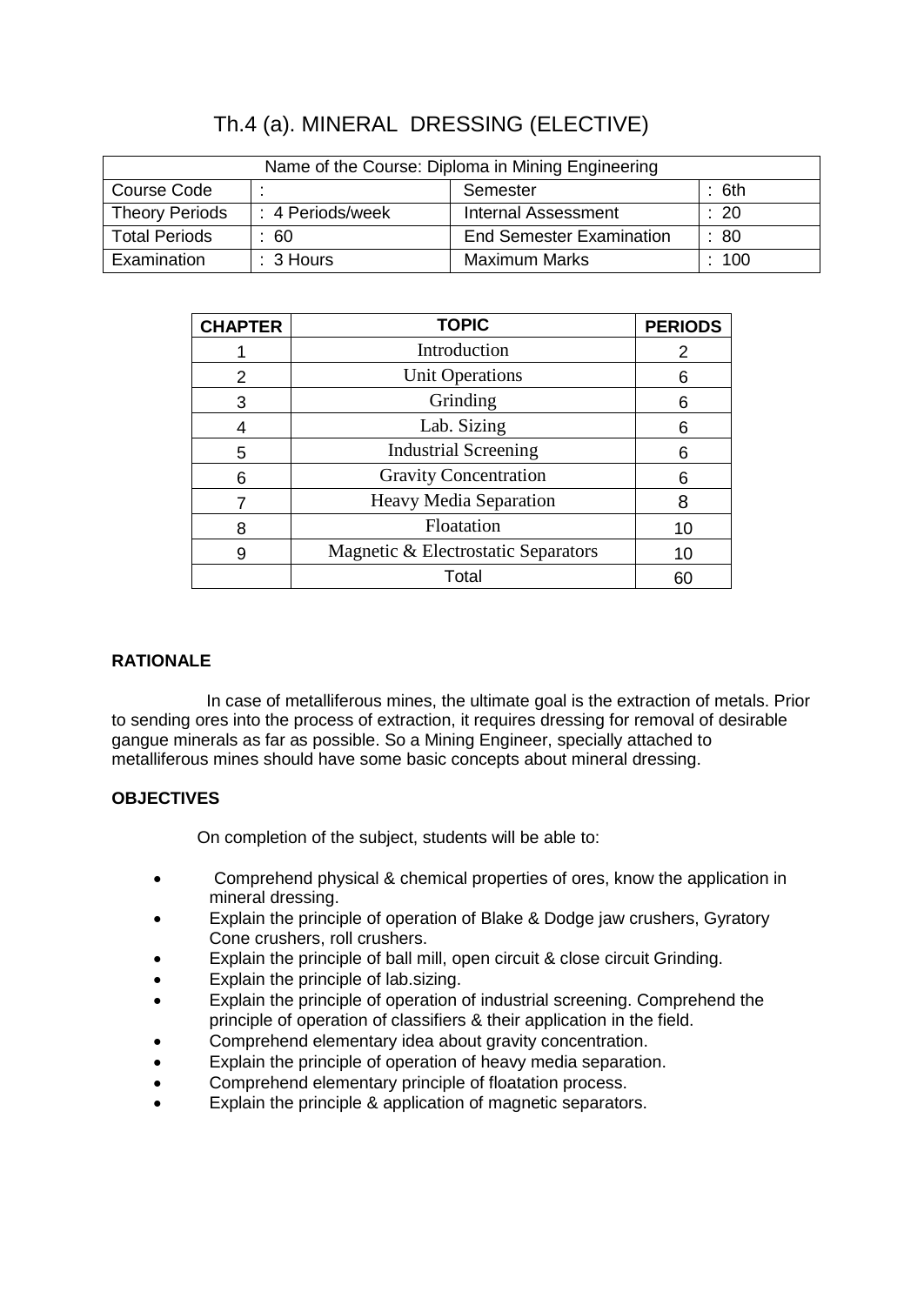#### **1. Introduction**

o Describe the objective & scope of application of mineral dressing in surface & u/g mines.

#### **2. Unit operations**

 Explain the principle of Blake & dodge jaw crushers, gyratory & cone crushers, roll crusher.

#### **3. Grinding**

 Explain the principle of ball mill operation, open circuit grinding, close circuit grinding, dry & wet grinding.

#### **4. Explain the procedure for size analysis & use of standard screen as also screening techniques employed**.

### **5. Industrial screening**

- o Explain the principle of industrial screening, type of screening ( without calculation)
- o Explain the operation of classifier & their application.

#### **6. Gravity concentration**

- o Explain the general principles of wilfly table & its operation.
- o Develop elementary idea regarding the operation jigs.

#### **7. Heavy media separation**

 Explain the fundamental principle of heavy media separation – Chance process.

#### **8. Floatation**

- o Comprehend elementary principle of froth floatation, practical utility of frother, collection, modifiers & depressants.
- o Describe & illustrate floatation cell.

#### **9. Magnetic & Electrostatic Separators**

- o Explain the principle of operation of magnetic & electrostatic separators.
- o Describe the application of separators in mineral dressing.

# **SYLLABUS COVERAGE UP TO I.A.**

Chapter 1,2,3,4.

- Principles of Mineral Dressing- Gaudin A.M.
- Hand Book of Mineral Dressing Ores & Minerals A.E.Taggart
- Mineral Processing Technology B.A.Wills.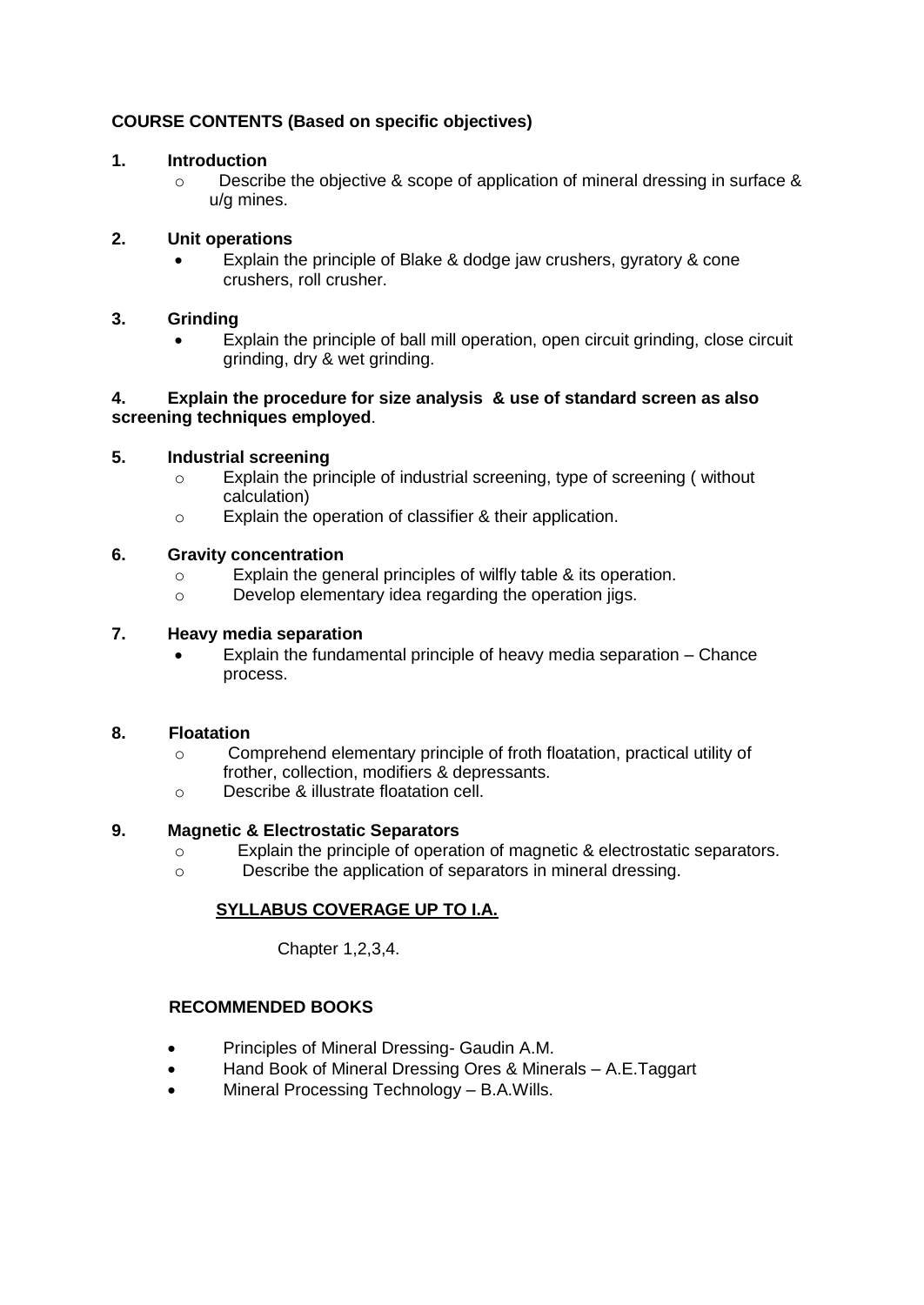# Th.4. (b). ADVANCED MINES SURVEY (ELECTIVE)

| Name of the Course: Diploma in Mining Engineering |                  |                                 |                 |  |
|---------------------------------------------------|------------------|---------------------------------|-----------------|--|
| Course Code<br>: 6th<br>Semester                  |                  |                                 |                 |  |
| <b>Theory Periods</b>                             | : 4 Periods/week | <b>Internal Assessment</b>      | $\therefore$ 20 |  |
| <b>Total Periods</b>                              | -60              | <b>End Semester Examination</b> | : 80            |  |
| Examination                                       | $: 3$ Hours      | <b>Maximum Marks</b>            | : 100           |  |

### **Topic wise distribution of periods**

| <b>CHAPTER</b> | <b>TOPIC</b>                     | <b>PERIODS</b> |
|----------------|----------------------------------|----------------|
|                | <b>Spherical Trigonometry</b>    | 15             |
|                | <b>Field Astronomy</b>           | 12             |
|                | Elements of                      | 12             |
| 3              | Photogrametry                    |                |
|                | <b>Global Positioning System</b> |                |
| 5              | <b>Total Station</b>             | 10             |
|                | Total                            | ഒറ             |

### **RATIONALE**

A Mining engineer entrusted with the responsibility of supervising mine survey works should be through conversant with the latest developments techniques employed in mine surveying.

#### **OBJECTIVES**

:

After the completion of the subject, students will develop the fundamental concepts about

- Spherical Trigonometry.
- File Astronomy.
- Elements of Photogrametry.
- Global Positioning System.
- **Total Station**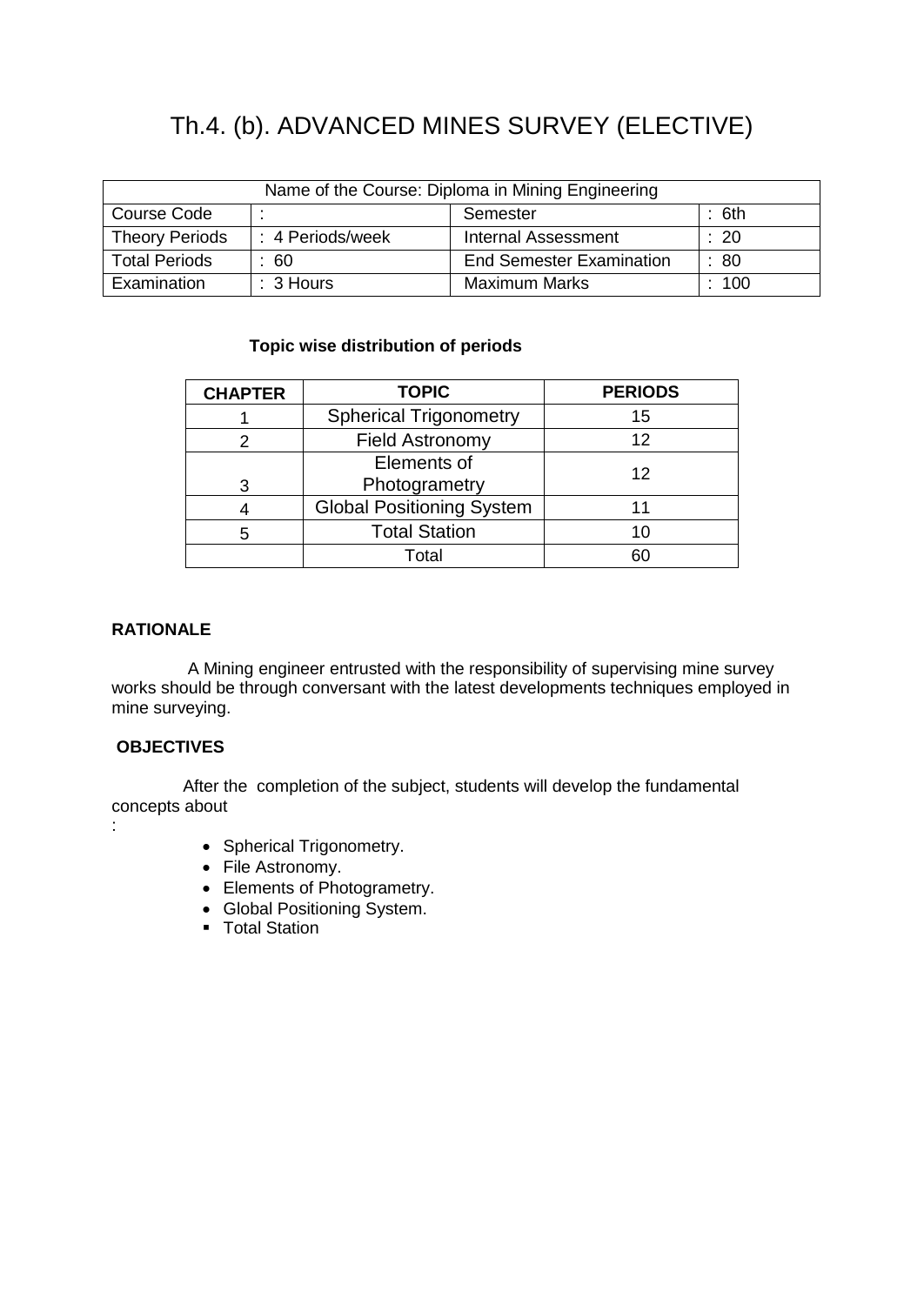## **1. Spherical Trigonometry.**

- $\circ$  Define some common terms used in Spherical Trigonometry like Sphere. Great circle , Small circle, Side of a triangle , Angle of a Triangle, Spherical axes, Spherical Triangle, Right Angled Triangle.
- o Convert rectangular to Sperical coordinates.
- o Define convergence of meridian and parallel of latitude.

# **2. Field Astronomy.**

- Define some terms used in field astronomy like, Celestial Sphere, Celestial Latitude, Celestial Longitude, Azimuth, Hour angle, Declination , Altitude, Zenith, Nadir, Right Ascension, Celestial Meridian, Celestial Equator, Zenith Distance, Vertical Circle, Celestial Horizon.
- Astronomical Triangle etc. Discuss different astronomical coordinates for heavenly bodies.
- o Determine apparent time , Meantime, Sidereal time, Standard Time, Relation between different types of time.
- o Determine latitude , Longitude, Time and azimuth of a place .

# **3. Element of Photogrammetry.**

- Know the Photo theodolite.
- Define camera axis, Picture Plane, Principal points, Focal Length, Nodal Point, Prospective centre, Principal Distance, Principal Plane, Print, Isocentre in terrestrial Photogrammetry.
- **Explain fundamental principles behind stereo phtogrammetry.**
- Define vertical photograph , Tilted Photograph, Oblique photograph, Prospective projection, Explosure station, Flying height focal length, Principal Point, Nadir Point, Ground Nadir Point, Till, Principle plane, Principle Line, Isocentre, Azimuth of Principle Plane, Horizontal Point .Find out the scale of Photography.

#### **4. Global Positioning System.**

- o Define Global Positioning System. Explain the Principle of working of the system in brief.
- o Outline the application of GPS in Mining Engineering.

# **5. Total Station.**

- o Identify different components of Total Station.
- **•** Describe the applications of Total Station in Mines.

# **SYLLABUS COVERAGE UP TO I.A.**

Chapter 1,2.

- Surveying VOL.-III by Dr. B. C. Punmia
- Modern concept of Mine Surveying by Prof. Alam Chand.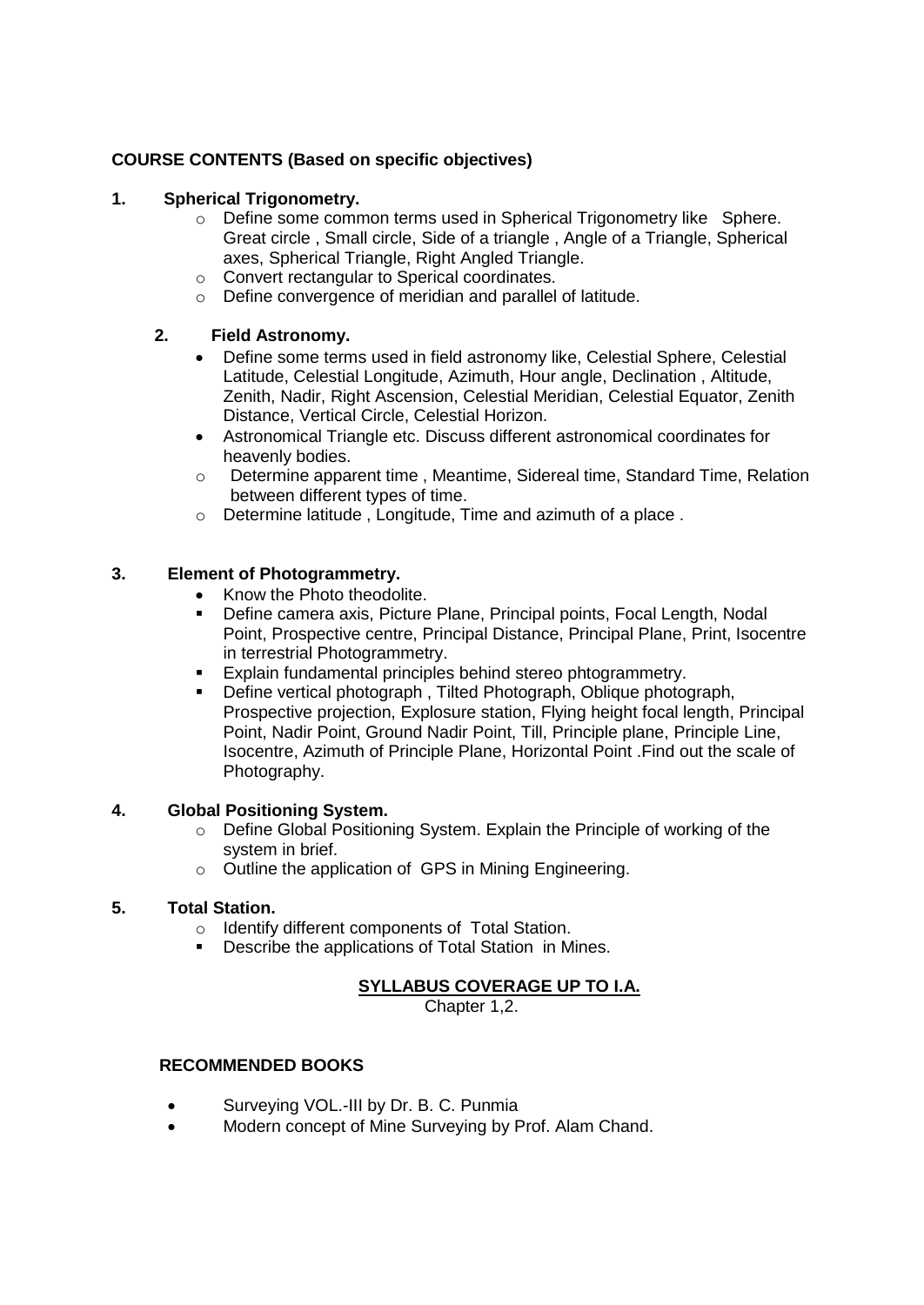# Th.4. (c). MATERIAL HANDLING AND LOGISTICS (ELECTIVE)

| Name of the Course: Diploma in Mining Engineering |                      |                                 |       |  |
|---------------------------------------------------|----------------------|---------------------------------|-------|--|
| Course Code<br>:6th<br>Semester                   |                      |                                 |       |  |
| <b>Theory Periods</b>                             | : 4 Periods/week     | <b>Internal Assessment</b>      | : 20  |  |
| <b>Total Periods</b>                              | -60                  | <b>End Semester Examination</b> | : 80  |  |
| Examination                                       | $\therefore$ 3 Hours | <b>Maximum Marks</b>            | : 100 |  |

| <b>CHAPTER</b> | <b>TOPIC</b>                                            | <b>PERIODS</b> |
|----------------|---------------------------------------------------------|----------------|
|                | Introduction to surface & Underground<br>haulage system | 10             |
| 2              | Conveyors                                               | 8              |
| 3              | Locomotive haulage                                      | 12             |
| 4              | Aerial ropeways                                         | 5              |
| 5              | Introduction of hydraulic transportation                | 10             |
| 6              | Man riding haulage                                      | 5              |
|                | Spiral chutes                                           | 5              |
| 8              | Flow of materials in bins, bunkers                      | 5              |
|                | Total                                                   | 60             |

# **RATIONALE**

A Mining Engineer entrusted with the responsibility of supervising material handling in a mine should have specialized knowledge in this area including transportation in mines.

#### **OBJECTIVES**

On completion of the subject, students will be able to:

- Classify underground & surface transportation system in mines.
- **•** Describe various types of conveyor & its design.
- Explain various types of locomotive haulage used in underground mines.
- Describe aerial ropeway & its applicability.
- Describe hydraulic transportation in mines.
- Explain man riding haulage system.
- Explain spiral chute.
- Describe flow of materials in bins & bunkers.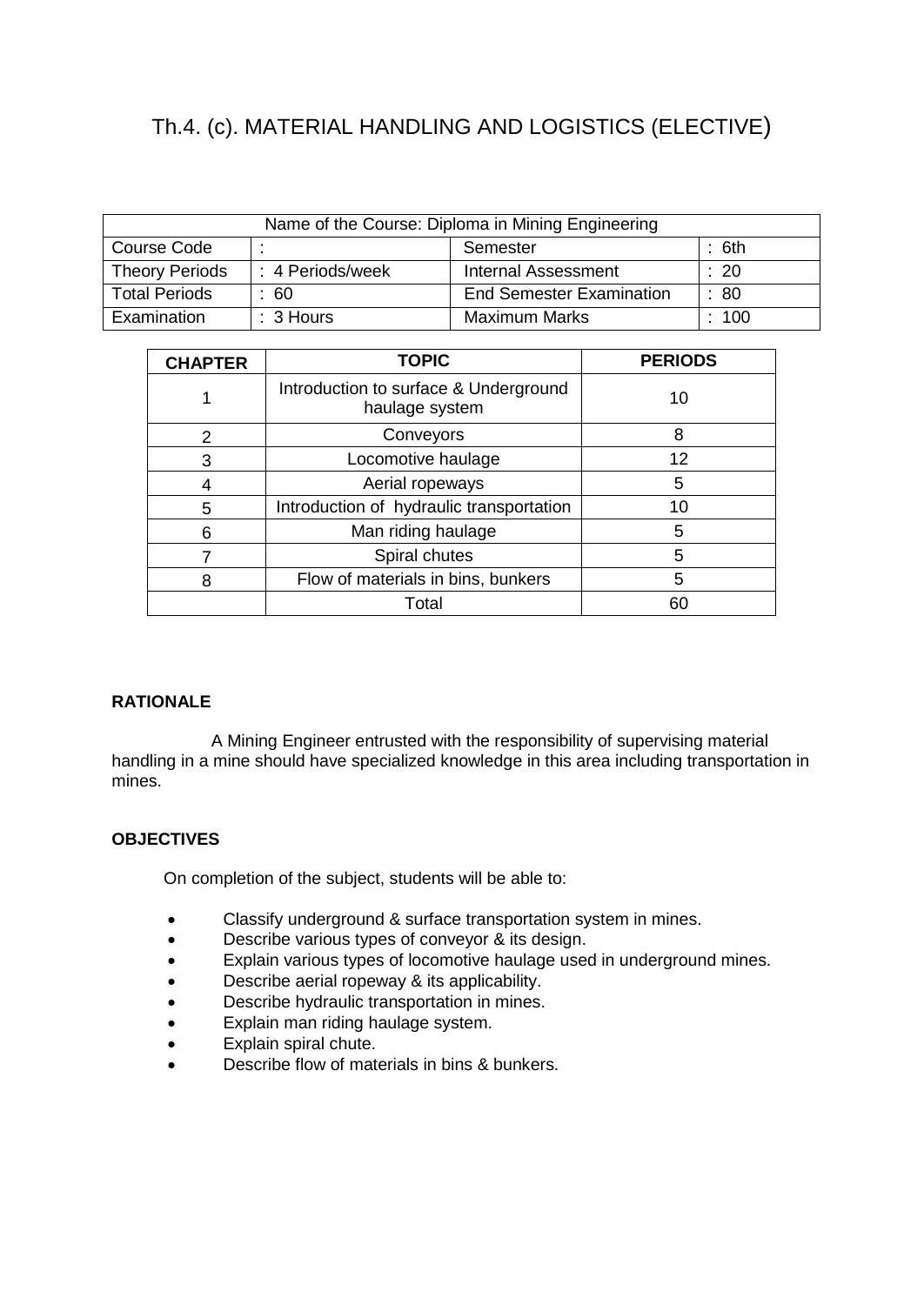## **1. Introduction to surface & underground haulage system**

- o Classify underground & surface haulage system.
- o State factors affecting design of a haulage system.
- $\circ$  Find out the capacity of a haulage system in a given production.

## **2. Conveyors**

- o Classification of Conveyors.
- $\circ$  State factors affecting design of belt conveyor, cable belt conveyor and steel cord conveyors.
- o Find out carrying capacity of belt conveyor, cable belt conveyor & steel cord conveyor.
- o Describe constructional features of belt conveyor & cable belt conveyor.
- o Describe formula to calculate drive capacity of belt conveyor & cable belt conveyor.

# **3. Locomotive haulage**

- o State different types of locomotive haulage.
- $\circ$  Describe basic constructional features of trolley wire, compressed air, diesel & battery locomotives.
- o State applicability, merits & demerits of locomotives.
- o Describe safety devices of diesel locomotive including flame trap around exhaust conditioner box.
- o Solve numerical problems.

### **4. Aerial ropeways**

- o Classify aerial ropeways.
- o State applicability of aerial ropeways.
- o Describe constructional features of bicable and twin cable ropeways.
- $\circ$  Describe loading, unloading & angle stations bicable & thin cable ropeways.

# **5. Hydraulic transportation of solids**

- o Define hydraulic transportation.
- o Discuss theory of hydraulic transportation of solids in mines (without derivation)
- o Design the hydraulic transportation system.
- o State applicability, advantages & disadvantages of hydraulic transportation in Mines.

#### **6. Man riding haulage**

- o State different types of man riding system.
- o Describe constructional features of monorail, deorail & flight chairs &
- conveyor system.

#### **7. Spiral Chutes**

- State capability of spiral chutes.
- Explain working principle of spiral chutes.
- Describe constructional features of spiral chutes.

#### **8. Flow of materials in bins, bunkers**

- Describe bins & bunkers.
- **Explain flow of materials in bins & bunkers.**
- **Design bunkers & bins for a given production.**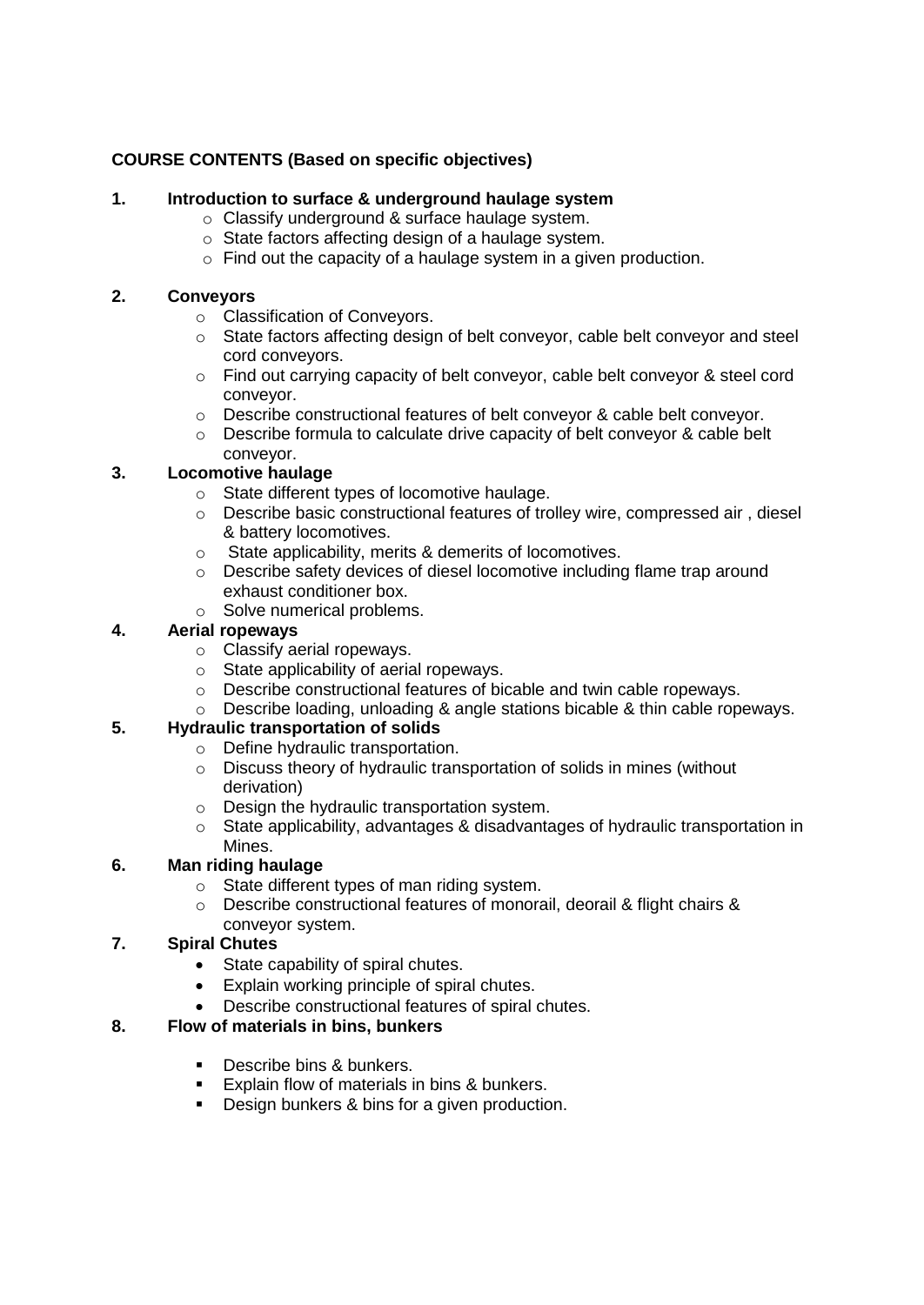### **SYLLABUS COVERAGE UP TO I.A.**

Chapter 1,2,3,4.

- Mining Machinery T. Bryson
- Material Handling in Mines IIT Kharagpur journal
- Mine Transport N.T.Kerlin
- EMT Vol.-III D.J.Desmukh
- S.M.E. Mining Engineering Hand Book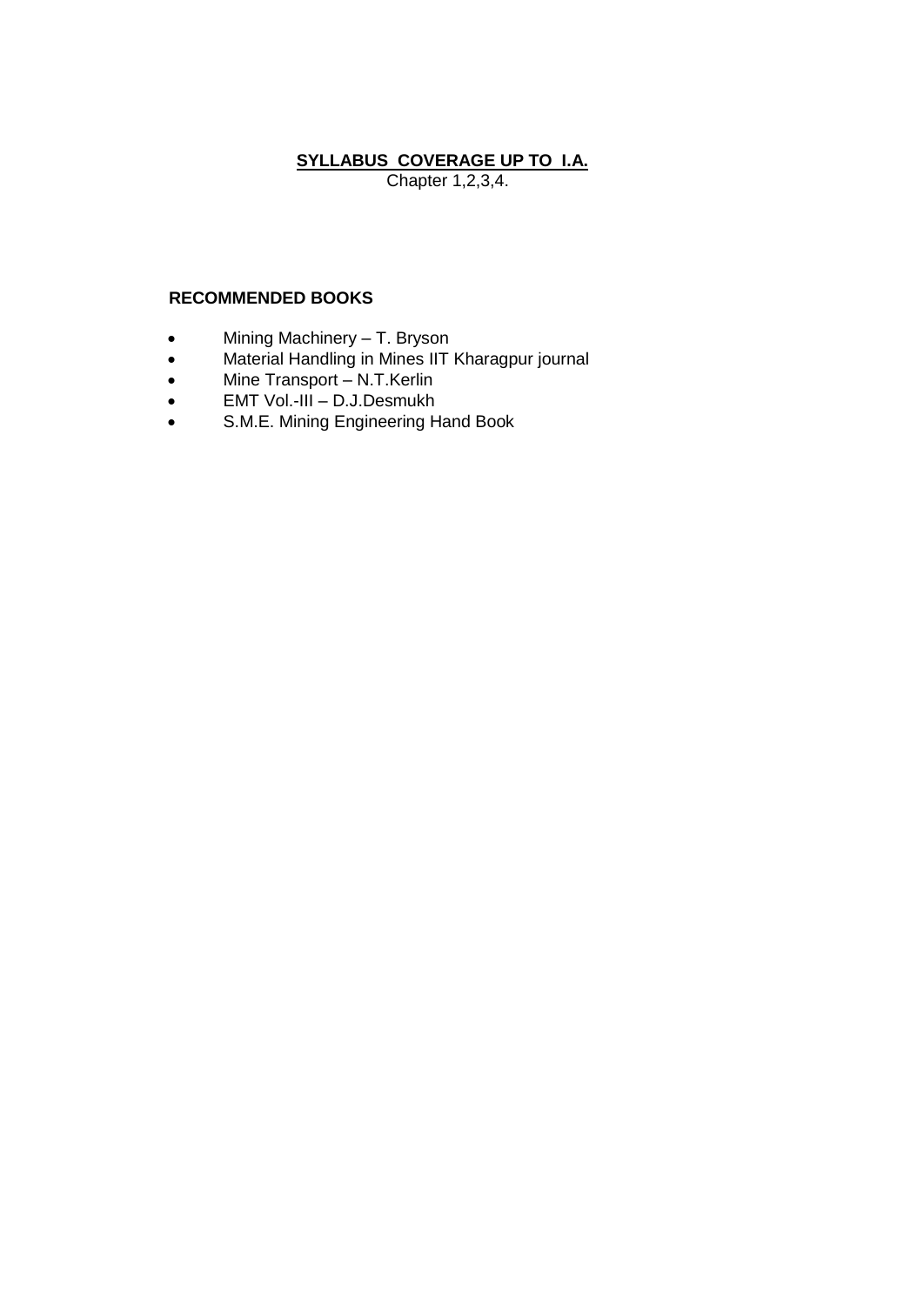# Pr.1 . MINING GEOLOGY-II LAB

| Name of the Course: Diploma in Mining Engineering |                      |                                 |                 |  |
|---------------------------------------------------|----------------------|---------------------------------|-----------------|--|
| Course Code<br>:6th<br>Semester                   |                      |                                 |                 |  |
| Lab Periods                                       | : 6 Periods/week     | Sessional                       | $\therefore$ 25 |  |
| <b>Total Periods</b>                              | $\therefore$ 90      | <b>End Semester Examination</b> | $\therefore$ 50 |  |
| Examination                                       | $\therefore$ 3 Hours | <b>Maximum Marks</b>            | :75             |  |

# **Topic wise Distribution of Periods**

| <b>CHAPTER</b> | <b>TOPIC</b>                                    | <b>PERIODS</b> |
|----------------|-------------------------------------------------|----------------|
|                | Megascopic identification of Igneous rocks      | 15             |
| 2              | Megascopic identification of Sedimentary rocks  | 15             |
| 3              | Megascopic identification of Metamorphic rocks  | 15             |
| 4              | Interpretation of contour maps                  | 15             |
| 5              | Interpretation of geological maps               | 15             |
| 6              | Describe the specific gravity of small specimen | 15             |
|                | Total                                           | 90             |

- o Megascopic identification of Igneous rocks in hand specimens.
- Megascopic identification of Sedimentary rocks in hand specimens.
- Megascopic identification of Metamorphic rocks in hand specimens.
- Interpretation of contour maps and preparation of the profile section for it.

o Interpretation of geological maps and preparation of the profile Section for it.

Describe the specific gravity of small specimen by Joley's spring balance.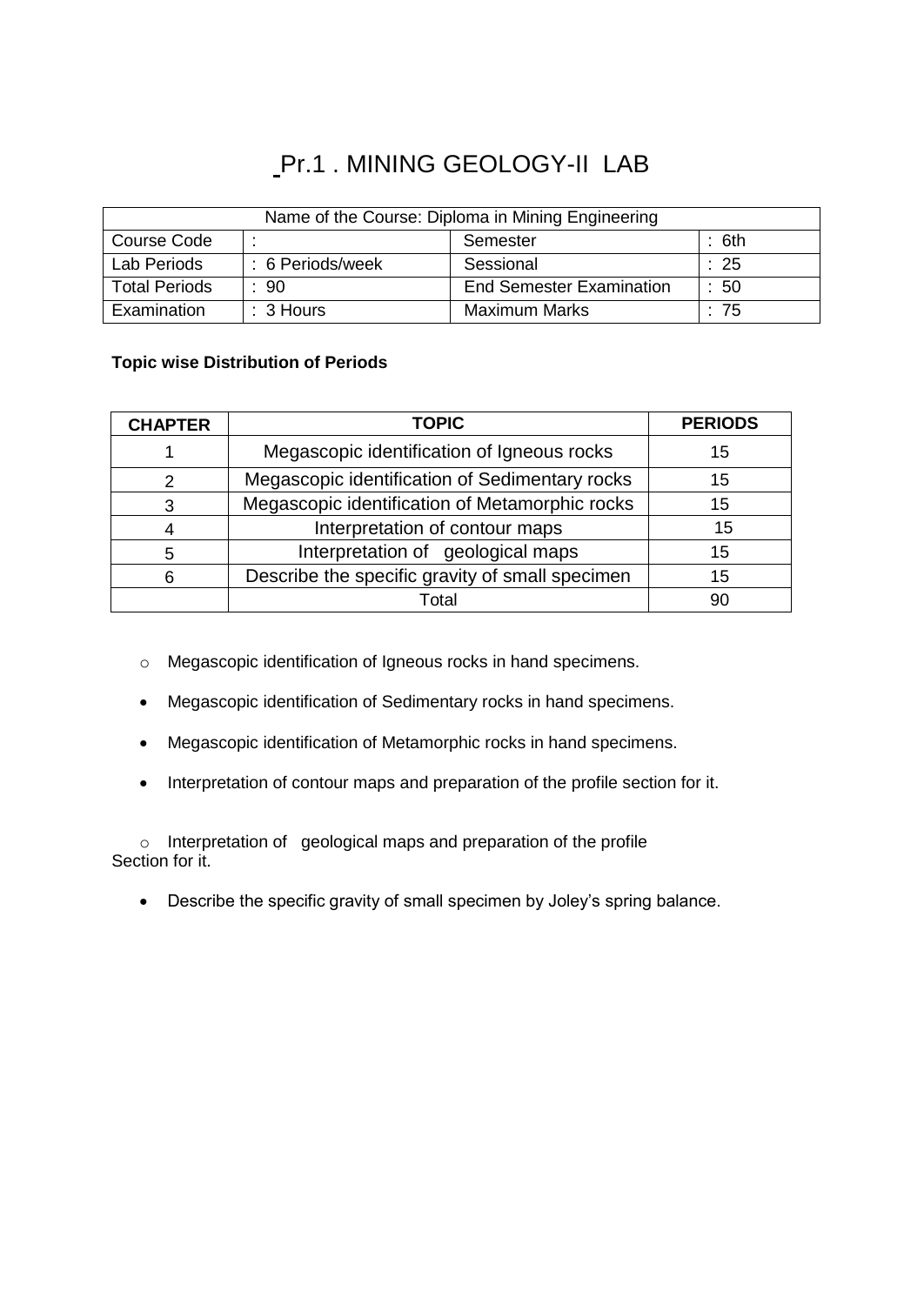# Pr.2. MINE MACHINERY – II LAB.

| Name of the Course: Diploma in Mining Engineering |                      |                                 |                 |
|---------------------------------------------------|----------------------|---------------------------------|-----------------|
| Course Code<br>: 6th<br>Semester                  |                      |                                 |                 |
| Lab Periods                                       | : 6 Periods/week     | Sessional                       | $\therefore$ 50 |
| <b>Total Periods</b>                              | $\therefore$ 90      | <b>End Semester Examination</b> | $\therefore$ 50 |
| Examination                                       | $\therefore$ 3 Hours | <b>Maximum Marks</b>            | : 100           |

#### **Topic wise Distribution of Periods**

| <b>CHAPTER</b> | <b>TOPIC</b>                                     | <b>PERIODS</b> |
|----------------|--------------------------------------------------|----------------|
|                | Study of Centrifugal Pumps.                      | 9              |
| 2              | Study of Turbine Pumps.                          |                |
| 3              | Study of Roto Pump.                              | 9              |
| 4              | Study of Sinking Pump.                           | 9              |
| 5              | Study of electric coal drills & its accessories. |                |
| 6              | Study of Jack Hammer Drill with air leg.         |                |
|                | Study of scrapper & shaker conveyor              | 9              |
| 8              | Study of scrapper loader.                        | 9              |
| 9              | Model Development of Gathering arm loader.       | 9              |
| 10             | Study of Electric Coal Drill.                    | 9              |
|                | Total                                            | 90             |

- Study of Centrifugal Pumps.
- Study of Turbine Pumps.
- Study of Roto Pump.
- Study of Sinking Pump.
- Study of electric coal drills & its accessories.
- Study of Jack Hammer Drill with air leg.
- **Study of scrapper & shaker conveyor.**
- Study of scrapper loader.
- Model Development of Gathering arm loader.
- Study of Electric Coal Drill.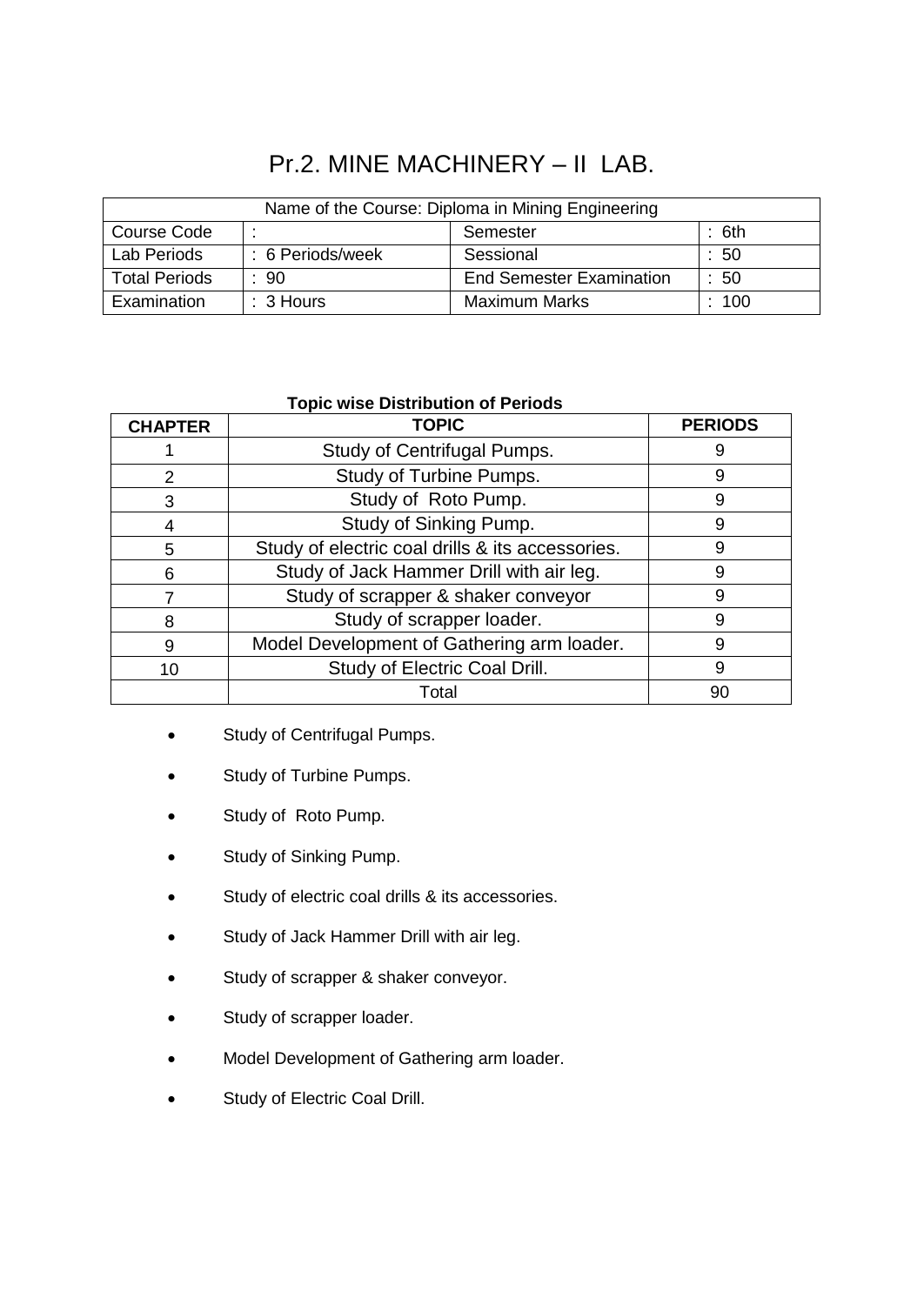# Pr3. PROJECT PHASE - II

| Name of the Course: Diploma in Mining Engineering |                  |                                 |       |  |
|---------------------------------------------------|------------------|---------------------------------|-------|--|
| Course Code<br>:6th<br>Semester                   |                  |                                 |       |  |
| Lab Periods                                       | : 6 Periods/week | Sessional                       | :50   |  |
| <b>Total Periods</b>                              | $\therefore$ 90  | <b>End Semester Examination</b> | : 100 |  |
| Examination                                       | $: 3$ Hours      | <b>Maximum Marks</b>            | 150   |  |

# **RATIONALE**

Students' Project Work aims at developing innovative skills in the students whereby they apply the knowledge and skills gained through the course covered in many subjects and Labs, by undertaking a project. The prime emphasis of the project work is to understand and apply the basic knowledge of the principles of Mechanical engineering and practices in real life situations, so as to participate and manage a large Mechanical engineering projects, in future. Entire Project spreads over  $5<sup>th</sup>$  and 6 th Semester. Part of the Project covered in 5th Semester was named as *Project Phase-I* and balance portion to be covered in 6<sup>th</sup> Semester shall be named as *Project Phase-II*.

# **OBJECTIVES**

After undergoing the Project Work, the student will be able to:

- Implement the theoretical and practical knowledge and skills gained through various subjects/courses into an application suitable for a real practical working environment, preferably in an industrial environment.
- Develop software packages or applications and implement these for the actual needs of the community/industry.
- Identify and contrast gap between the technological knowledge acquired through curriculum and the actual industrial need and to compensate it by acquiring additional knowledge as required.
- Carry out cooperative learning through synchronous guided discussions within the class in key areas, asynchronous document sharing and discussions, as well as prepare collaborative edition of the final project report.
- To achieve real life experience in Project design.
- To develop the skill of writing Project Report

# **Project Phase-I and Phase-II**

The Project work duration covers 2 semesters( $5<sup>th</sup>$  and  $6<sup>th</sup>$  sem). The Grouping of students, selection of Project, assignment of Project Guide to the Group was done in the beginning of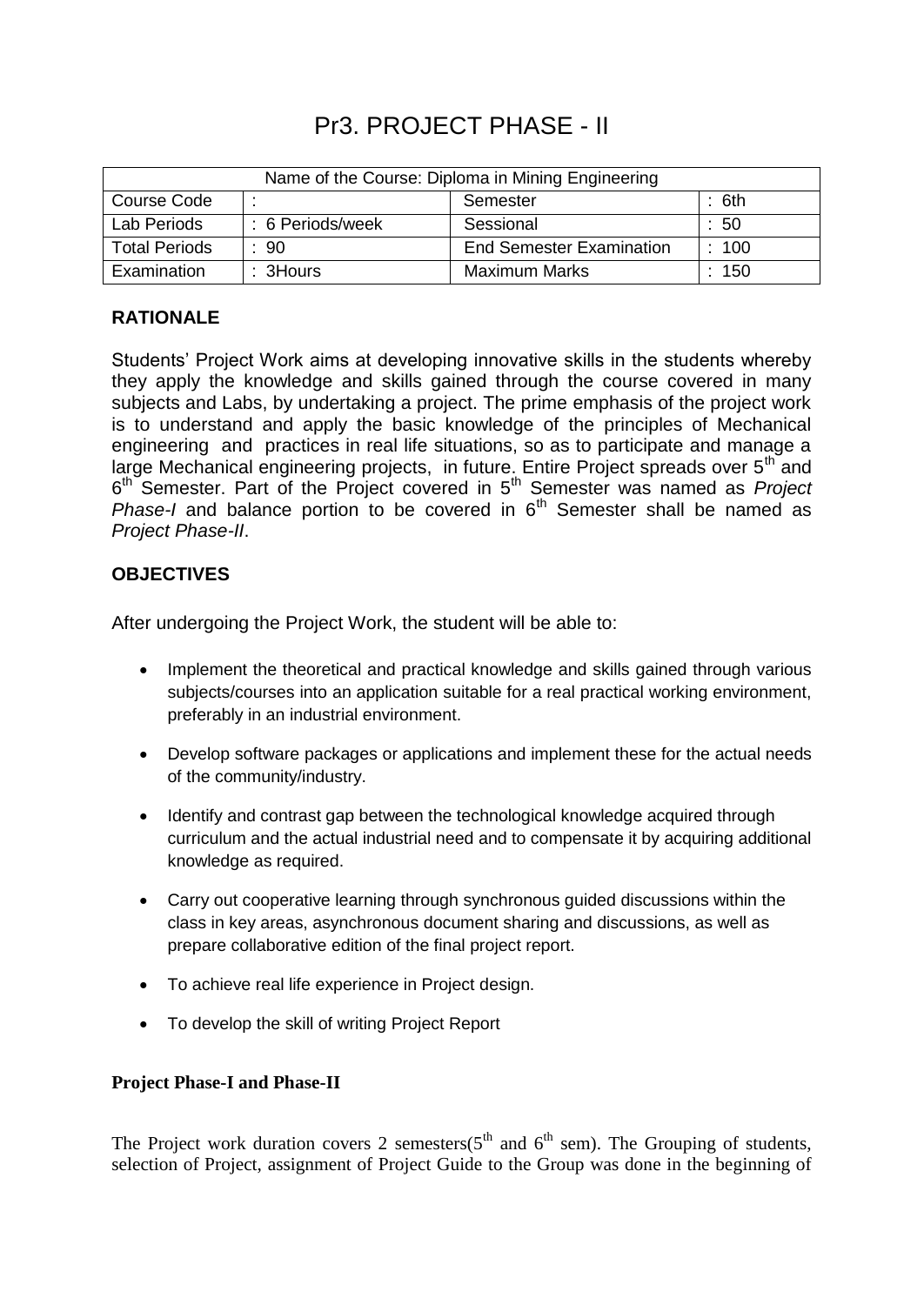5<sup>th</sup> semester under Project Phase-I. The students were allowed to study literature, any existing system and then define the Problem/objective of the Project. Preliminary work and Design of the system also have to be complete in Phase-I. Development may also begin in this phase. Project Milestones are to be set so that progress can be tracked .

In Phase-II Development, Testing, Documentation and Implementation have to be complete. Project Report have to be prepared and complete in Phase-II. All Project reports should be organized uniformly in proper order, irrespective of group. Teacher Guides can make suitable alteration in the components of Task and schedule.

At the end of Project Phase-II in  $6<sup>th</sup>$  semester there shall be one presentation by each group on whole Project work undertaken by them.

A suggestive criterion for assessing student performance by the external (preferably person from industry) and internal (teacher) examiner is given in table below:

| SI. No.          | <b>Performance Criteria</b>           |
|------------------|---------------------------------------|
|                  |                                       |
|                  |                                       |
| 1.               | Selection of project assignment       |
| 2.               | Planning and execution of             |
|                  | considerations                        |
| 3.               | Quality of performance                |
| $\overline{4}$ . | Providing solution of the problems or |
|                  | production of final product           |
| 5.               | Sense of responsibility               |
| 6.               | Self expression/communication/        |
|                  | <b>Presentation skills</b>            |
| 7.               | Interpersonal skills/human relations  |
| 8.               | <b>Report writing skills</b>          |
| 9                | Viva voce                             |

The teachers are free to evolve other criteria of assessment, depending upon the type of project work.

It is proposed that the institute may organize an annual exhibition of the project work done by the students and invite leading Industrial organisations to such an exhibition.

The Project Report need to be prepared as per standard format and following is the indicative format. The Teacher Guide may make minor alteration keeping the sense in tact.

# Organization of Project Report

# 1. Cover page:

It should contain the following ( in order)

- (i) Title of the Project
- (ii) Submitted in partial fulfillment of the requirements for the Diploma in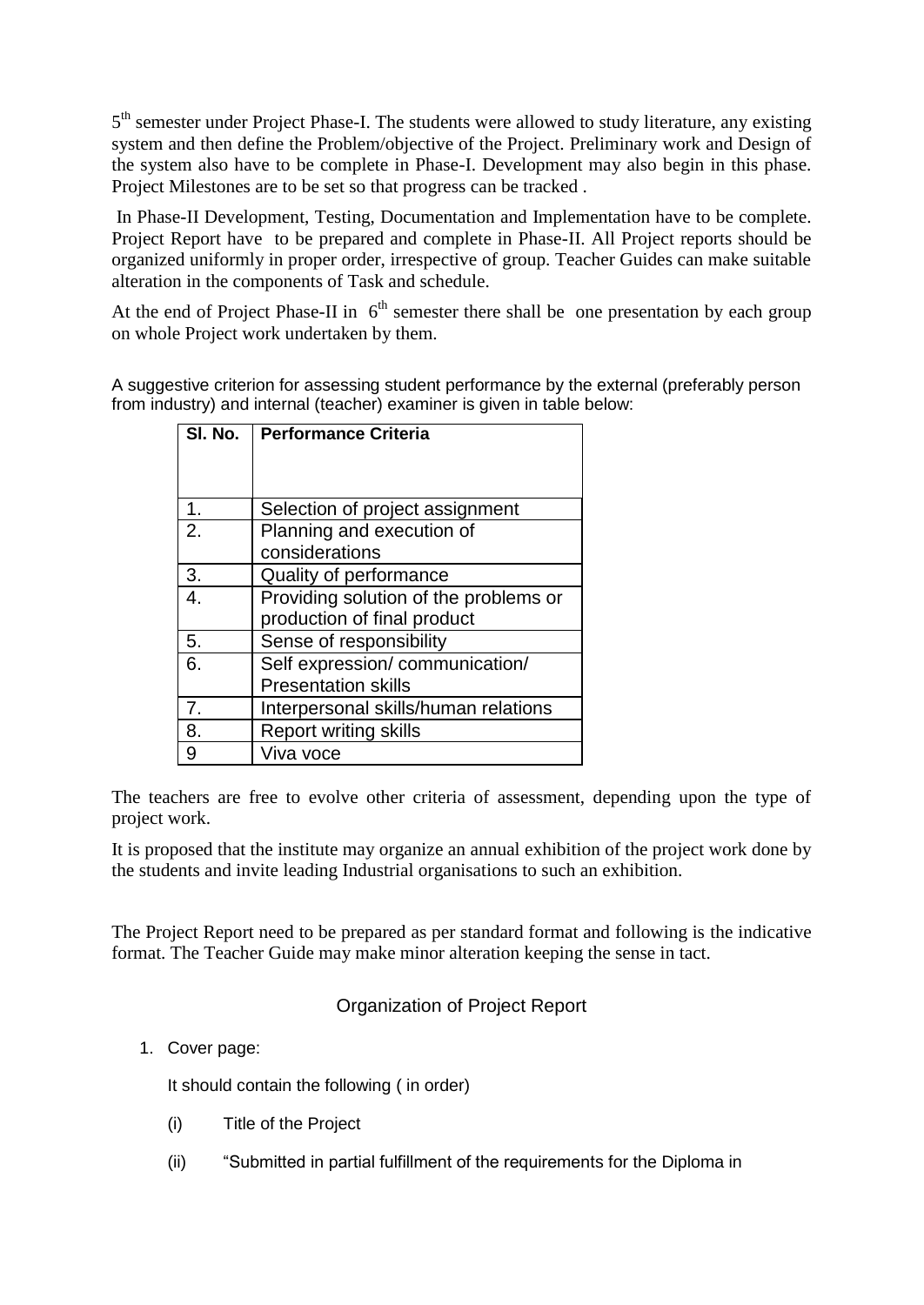<Branch Name>‖

- (iii) By Name of the Student(s)
- (iv) Logo of the Institution
- (v) Branch Name/Depart Name and Institution Name with Address
- (vi) Academic Year
- 2. 1<sup>st</sup> Inner page

Certificate:

It should contain he following

―This is to certify that the work in this Project Report entitled <Project Title> by <Name of student(s)> has been carried out under my supervision in partial fulfillment of the requirements for the Diploma in <Branch Name>" during session <session > in <Branch /Department Name> of <Institute name> and this work is the original work of the above student(s).

Seal and signature of the Supervisor/Guide with date

3. 2<sup>nd</sup> Inner Page

Acknowledgement by the Student(s)

- 4. Contents.
- 5. Chapter wise arrangement of Reports
- 6. Last Chapter: Conclusion

It should contain

- (i) Conclusion
- (ii) Limitations
- (iii) Scope for further Improvement
- 7. References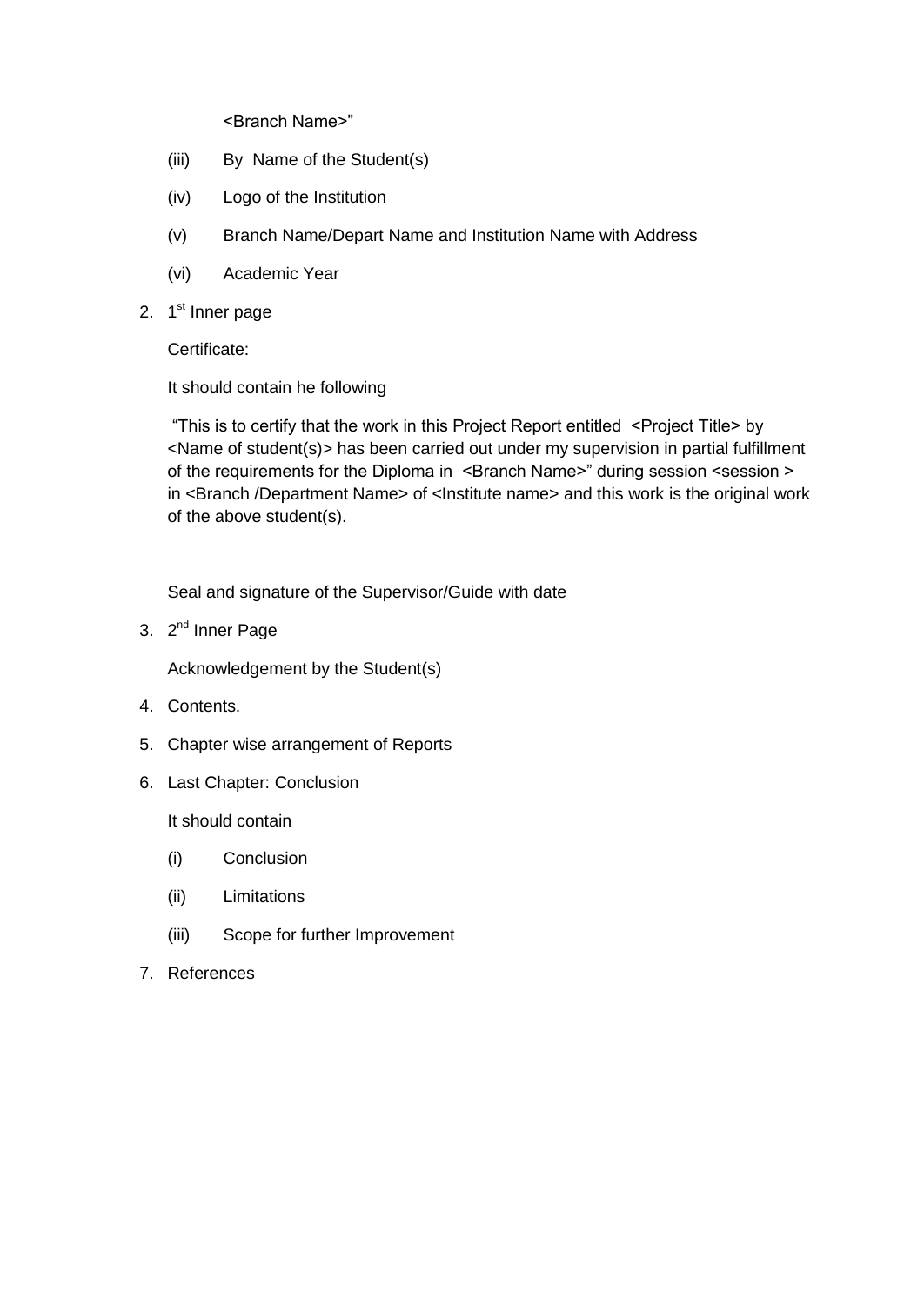# **Pr-4 LIFE SKILL (Common to All Branches)**

| <b>Practical</b>               | 2 Periods per<br>week | <b>Sessional</b>   | 25 Marks |
|--------------------------------|-----------------------|--------------------|----------|
| <b>Total</b><br><b>Periods</b> | <b>30 Periods</b>     | <b>Total Marks</b> | 25 Marks |

**Objective:** After completion of this course the student will be able to**:**

- Develop team spirit i.e. concept of working in team
- Apply problem solving skills for a given situation
- Use effective presentation techniques
- Apply task management techniques for given projects
- Enhance leadership traits
- Resolve conflict by appropriate method
- Survive self in today's competitive world
- Face interview without fear

# **DETAIL CONTENTS:**

### **1. SOCIAL SKILL**

Society, Social Structure, Develop Sympathy and Empathy Swot Analysis – Concept, How to make use of SWOT Inter personal Relation**:** Sources of conflict, Resolution of conflict , Ways to enhance interpersonal relation

# **2. PROBLEM SOLVING**

Steps of Problem solving**:** 

- $\blacksquare$  Identify and clarify the problem,
- **Information gathering related to problem,**
- **Evaluate the evidence.**
- **Consider alternative solutions and their implications,**
- Choose and implement the best alternative,
- **Review**
- **Problem solving techniques:**
- 1) Trial and error, 2) Brain storming, 3) Lateral (Out of Box) thinking

# **3. PRESENTATION SKILL**

Body language , Dress like the audience Posture, Gestures, Eye contact and facial expression. STAGE FRIGHT, Voice and language – Volume, Pitch, Inflection, Speed, Pause Pronunciation, Articulation, Language, Practice of speech. Use of AV aids such as Laptop with LCD projector, white board etc.

#### **4. GROUP DISCUSSION AND INTERVIEW TECHNIQUES**

*Group Discussion:*

Introduction to group discussion, Ways to carry out group discussion, Parameters— Contact, body language, analytical and logical thinking, decision making

*Interview Technique :*

Dress, Posture, Gestures, facial expression, Approach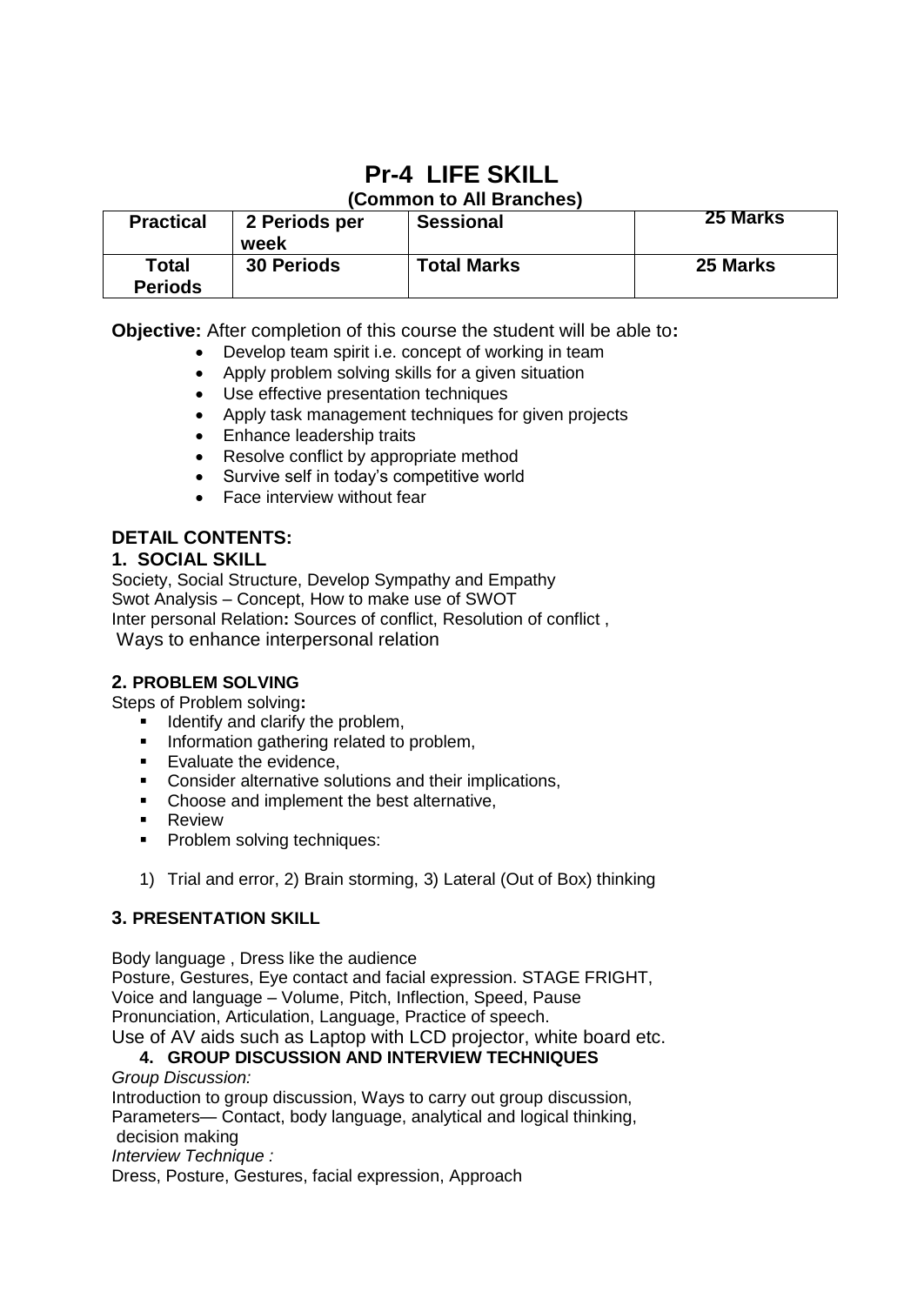Tips for handling common questions.

#### **5. WORKING IN TEAM**

Understand and work within the dynamics of a groups.

Tips to work effectively in teams,

Establish good rapport, interest with others and work effectively with them to meet common objectives,

Tips to provide and accept feedback in a constructive and considerate way ,

Leadership in teams, Handling frustrations in group.

### **6. TASK MANAGEMENT**

Introduction, Task identification, Task planning , organizing and execution, Closing the task

# **PRACTICAL**

**List of Assignment:** *(Any Five to be performed including Mock Interview)*

### **a. SWOT analysis:-**

Analyse yourself with respect to your strength and weaknesses, opportunities and threats. Following points will be useful for doing SWOT.

- a) Your past experiences,
- b) Achievements,
- c) Failures,
- d) Feedback from others etc.

### **b. Solve the True life problem assigned by the Teacher.**

## **3. Working in a Team**

Form a group of 5-10 students and do a work for social cause e.g. tree plantation, blood donation, environment protection, camps on awareness like importance of cleanliness in slum area, social activities like giving cloths to poor etc.( One activity per group where Team work shall be exhibited)

#### **4. Mock Interview**

- **5. Discuss a topic in a group and prepare minutes of discussion.**
- **6. Deliver a seminar for 5 minutes using presentation aids on the topic given by your teacher.**

#### **7. Task Management**

Decide any task to be completed in a stipulated time with the help of teacher. Write a report considering various steps in task management (with Break up into sub tasks and their interdependencies and Time)

**Note**: -1. Please note that these are the suggested assignments on given contents/topic. These assignments are the guide lines to the subject teachers. However the subject teachers are free to design any assignment relevant to the topic.

**Note**: -2. The following Topics may be considered for Seminar/GD in addition to other Topics at the discretion of the Teacher.

(Comparison with developed countries, Occupational Safety, Health Hazard, Accident & Safety, First-Aid, Traffic Rules, Global Warming, Pollution, Environment, Labour Welfare Legislation, Labour Welfare Acts, Child Labour Issues, Gender Sensitisation ,Harassment of Women at Workplace)

# **METHODOLOGY:**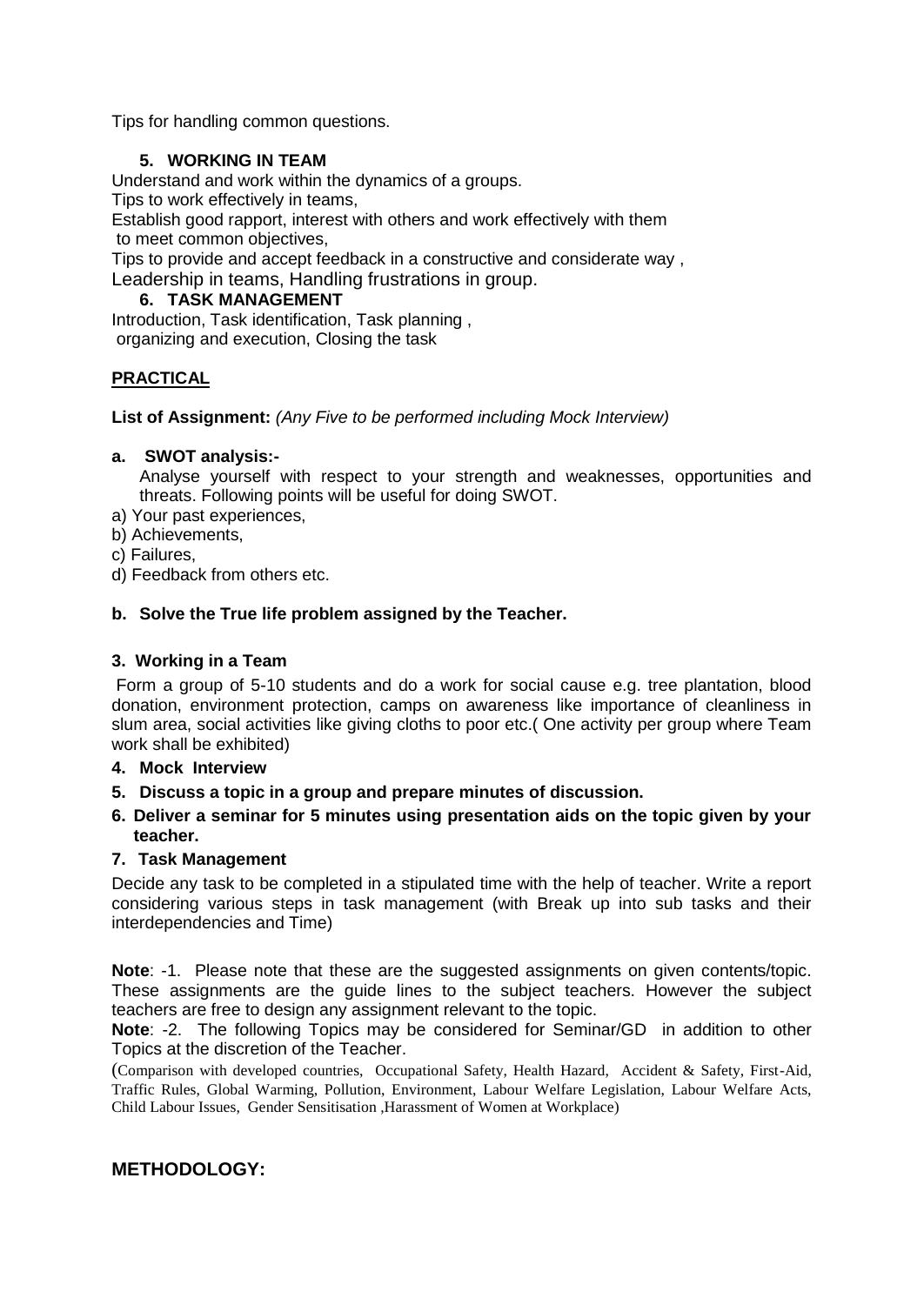*The Teacher is to explain the concepts prescribed in the contents of the syllabus and then assign different Exercises under Practical to the students to perform.*

| SI.No | <b>Name of Authors</b> | <b>Title of the Book</b>                  | Name of the<br><b>Publisher</b>        |
|-------|------------------------|-------------------------------------------|----------------------------------------|
| 01    | E.H. Mc Grath, S.J.    | <b>Basic Managerial Skills for</b><br>All | PHI                                    |
| 02    | Lowe and Phil          | Creativity and problem<br>solving         | Kogan Page (I) P<br>Ltd                |
| 03    | Adair, J               | Decision making & Problem<br>Solving      | Orient Longman                         |
| 04    | Bishop, Sue            | Develop Your<br><b>Assertiveness</b>      | Kogan Page India                       |
| 05    | Allen Pease            | Body Language                             | <b>Sudha Publications</b><br>Pvt. Ltd. |

# **Books Recommended:-**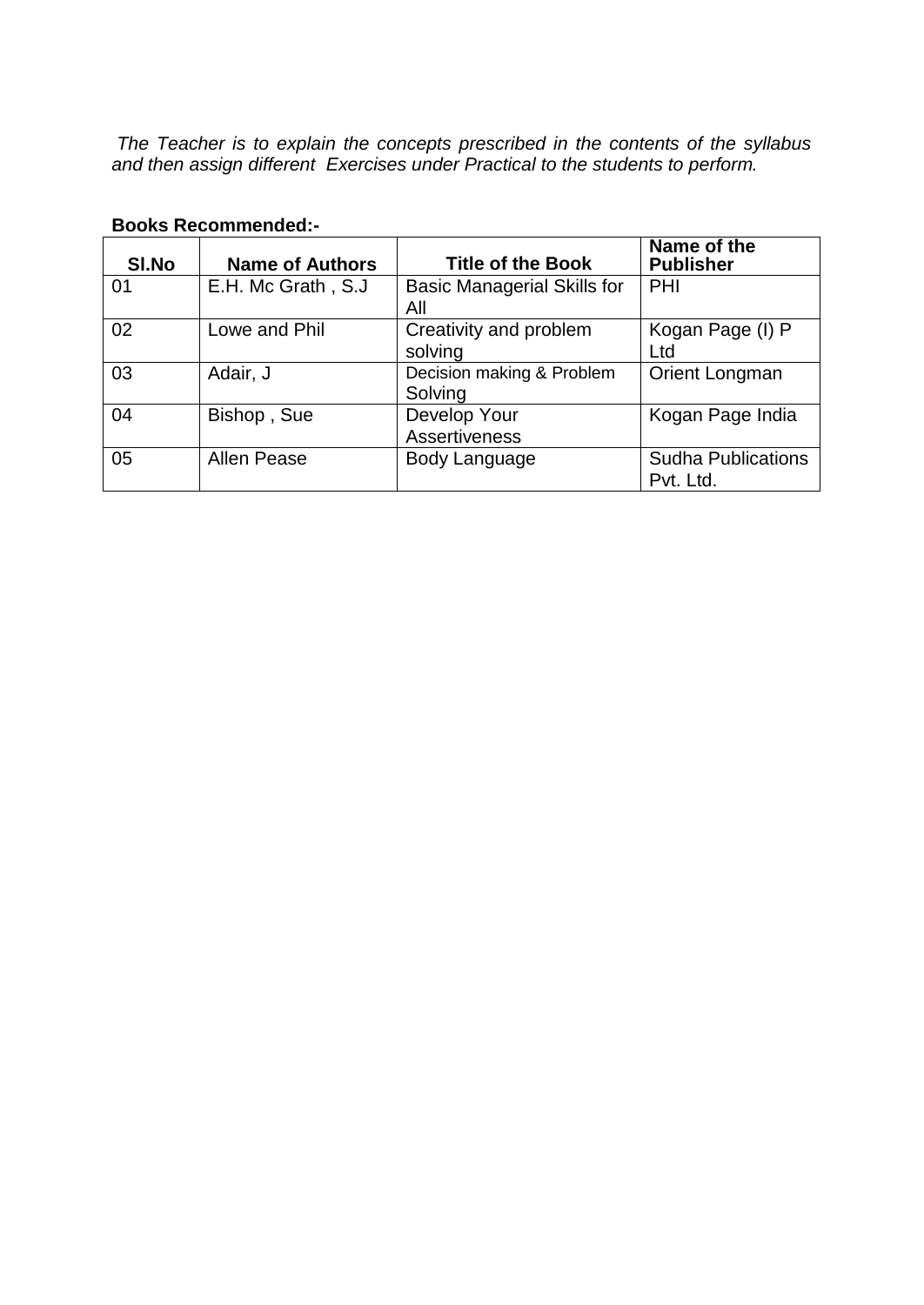#### **EQUIPMENT LIST**

# **DETAILS OF INSTRUMENTS / SAMPLES/ SPECIMENS - GEOLOGY LABORATORY**

**SUBJECT NO / SUBJECT CODE -PR.1. MINING GEOLOGY-II LAB**

The following instruments / samples/ specimens are required for Geology laboratory

based on the **6 th Semester Mining Engineering Syllabus.** 

| <b>CHAPTE</b><br>$\mathbf R$ | <b>TOPIC</b>                                                | <b>ITEM</b>                                  | <b>SPECIFICATION</b>                                                                                                                                                                                                                                                                                                                                                                                                                                                                                                                                                                                           | <b>QUANTITY</b>                                     |
|------------------------------|-------------------------------------------------------------|----------------------------------------------|----------------------------------------------------------------------------------------------------------------------------------------------------------------------------------------------------------------------------------------------------------------------------------------------------------------------------------------------------------------------------------------------------------------------------------------------------------------------------------------------------------------------------------------------------------------------------------------------------------------|-----------------------------------------------------|
| $\mathbf{1}$                 | Megascopic<br>identification<br>of Igneous<br>rocks         | Igneous<br>rocks in<br>hand<br>specimen      | Common Igneous Rocks in hand<br>specimen along with specimen<br>trey and primary information<br>about the rock specimen.                                                                                                                                                                                                                                                                                                                                                                                                                                                                                       | 30 Nos of different<br>Igneous rock<br>specimen     |
| $\overline{2}$               | Megascopic<br>identification<br>of<br>Sedimentary<br>rocks  | Sedimentary<br>rocks in<br>hand<br>specimen  | Common Sedimentary Rocks in<br>hand specimen along with<br>specimen trey and primary<br>information about the rock<br>specimen.                                                                                                                                                                                                                                                                                                                                                                                                                                                                                | 30 Nos of different<br>Sedimentary rock<br>specimen |
| 3                            | Megascopic<br>identification<br>of<br>Metamorphic<br>rocks  | Metamorphi<br>c rocks in<br>hand<br>specimen | Common Metamorphic Rocks in<br>hand specimen along with<br>specimen trey and primary<br>information about the rock<br>specimen.                                                                                                                                                                                                                                                                                                                                                                                                                                                                                | 30 Nos of different<br>Metamorphic rock<br>specimen |
| $\overline{4}$               | Interpretation<br>of contour<br>maps                        | Contour<br>maps                              | Different topographic map<br>worksheet with scale for<br>Interpretation and preparation of<br>the profile section for it.                                                                                                                                                                                                                                                                                                                                                                                                                                                                                      | 10 nos of different<br>topographic/contou<br>r map  |
| 5                            | Interpretation<br>of geological<br>maps                     | Geological<br><b>Maps</b>                    | Different geological map<br>worksheet with scale for<br>Interpretation and preparation of<br>the profile section for it.                                                                                                                                                                                                                                                                                                                                                                                                                                                                                       | 10 nos of different<br>geological map               |
| 6                            | Describe the<br>specific<br>gravity of<br>small<br>specimen | Joley's<br>spring<br>balance                 | The Jolly balance consists<br>essentially of a spring fastened at<br>the top to a movable arm. At the<br>lower end, the spring is provided<br>with two small pans, one<br>suspended beneath the other. The<br>lower pan is kept always<br>immersed to the same depth in<br>water, while the other one hangs<br>in the air. On the upright standard<br>behind the spiral is a mirror on<br>which is engraved or painted a<br>scale of equal parts. The specific<br>gravity of an object, typically a<br>solid, is determined by noting the<br>amount of lengthening of the<br>spring when the object is resting | $01$ no                                             |